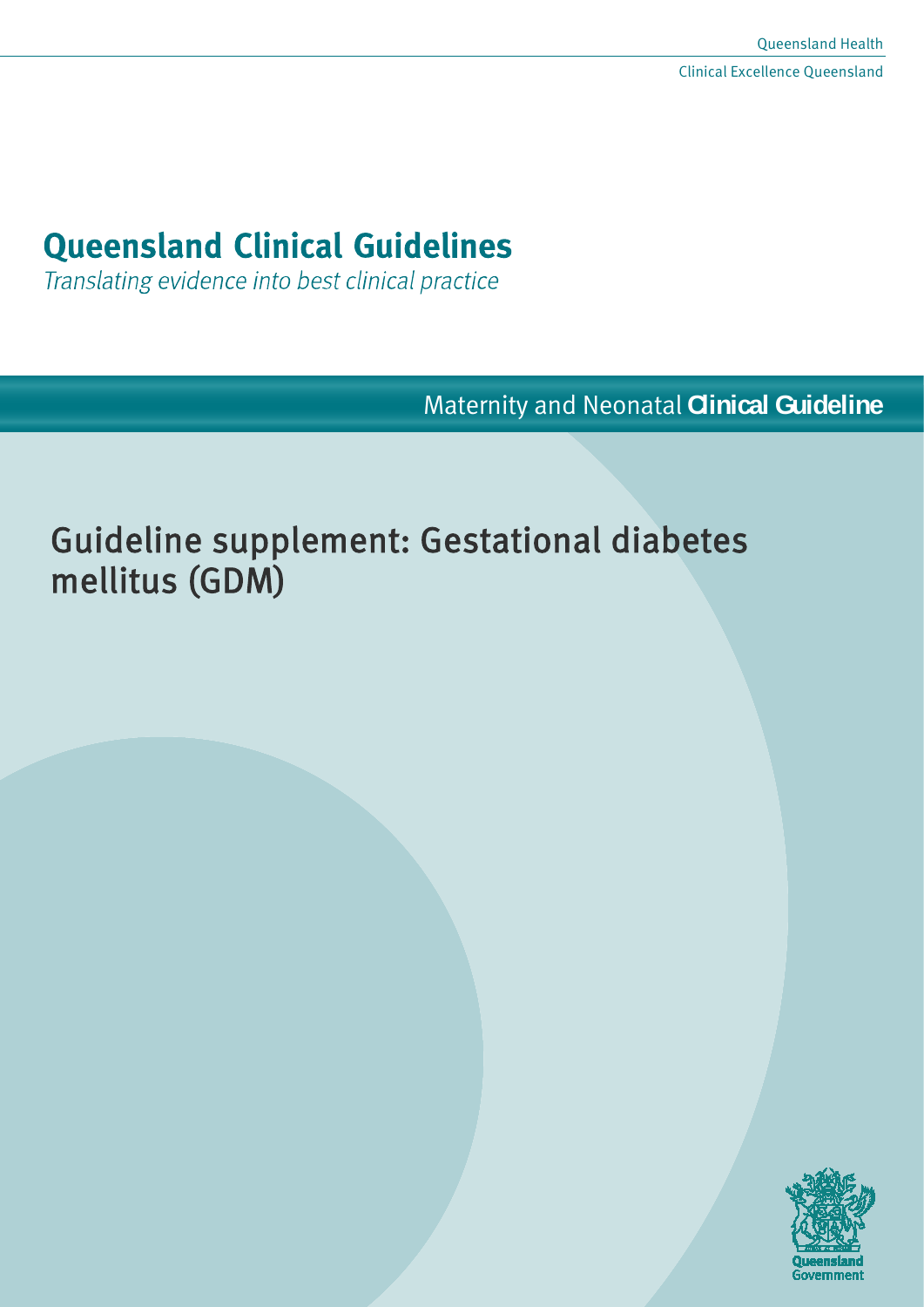#### **Table of Contents**

| $\mathbf{1}$ |  |
|--------------|--|
| 1.1          |  |
| 12           |  |
| 1.3          |  |
| 1.4          |  |
| $2^{\circ}$  |  |
| 2.1          |  |
| 2.2          |  |
| 2.3          |  |
| 2.4          |  |
| 2.4.1        |  |
| 2.5          |  |
| 2.6          |  |
| 2.7          |  |
| 3            |  |
| 4            |  |
| 5            |  |
| 5.1          |  |
| 5.2          |  |
| 5.3          |  |
| 5.3.1        |  |
| 5.3.2        |  |
| 5.3.3        |  |
| 6            |  |
| 6.1          |  |
| 6.2          |  |
|              |  |

#### **List of Tables**

© State of Queensland (Queensland Health) 2022



This work is licensed under a Creative Commons Attribution-NonCommercial-NoDerivatives V4.0 International licence. In essence, you are free to copy and communicate the work in its current form for non-commercial purposes, as long as you attribute Queensland Clinical Guidelines, Queensland Health and abide<br>by the licence terms. You may not alter or adapt the work in any wa

For further information contact Queensland Clinical Guidelines, RBWH Post Office, Herston Qld 4029, email <u>Guidelines@health.qld.gov.au</u>. For permissions<br>beyond the scope of this licence contact: Intellectual Property Offi ip\_officer@health.gld.gov.au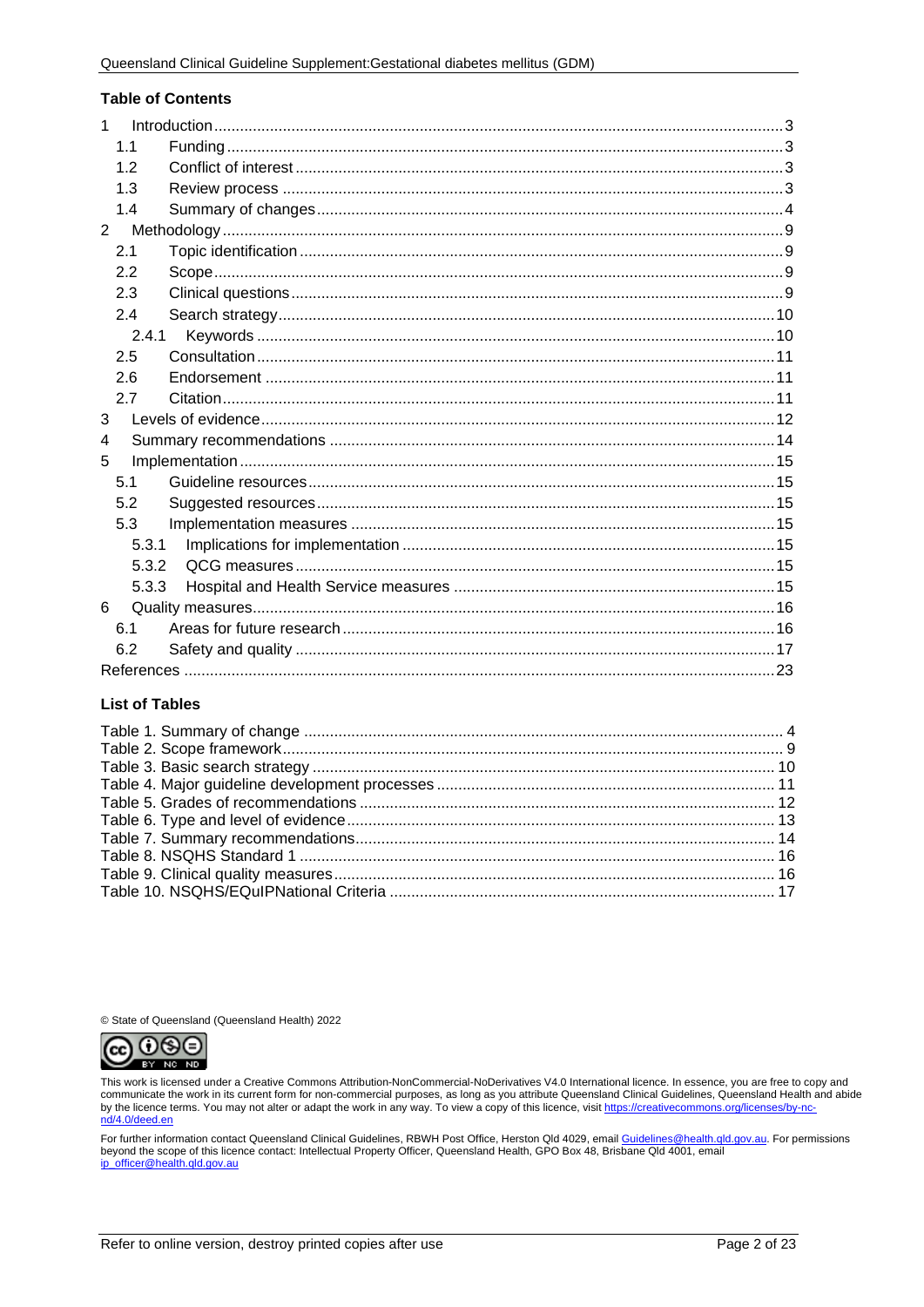# <span id="page-2-0"></span>**1 Introduction**

This document is a supplement to the Queensland Clinical Guideline (QCG) *Gestational diabetes mellitus (GDM).* It provides supplementary information regarding guideline development, makes summary recommendations, suggests measures to assist implementation and quality activities and summarises changes (if any) to the guideline since original publication. Refer to the guideline for abbreviations, acronyms, flow charts and acknowledgements.

# <span id="page-2-1"></span>**1.1 Funding**

The development of this guideline was funded by Healthcare Improvement Unit, Queensland Health. Consumer representatives were paid a standard fee. Other working party members participated on a voluntary basis.

# <span id="page-2-2"></span>**1.2 Conflict of interest**

Declarations of conflict of interest were sought from working party members as per the Queensland Clinical Guidelines *[Conflict of Interest](http://www.health.qld.gov.au/qcg/development#coi)* statement. No conflict of interest was identified.

## <span id="page-2-3"></span>**1.3 Review process**

- A review of the guideline scope, clinical questions and current literature was undertaken in November 2019 to February 2020.
- The clinical leads were consulted and reviewed the previous version of the guideline.
- A peer review panel of expert clinicians and consumer representatives reviewed the guideline, supplement and other resources.
- The QCG steering committee and SMNCN re-endorsed the guideline and supplement.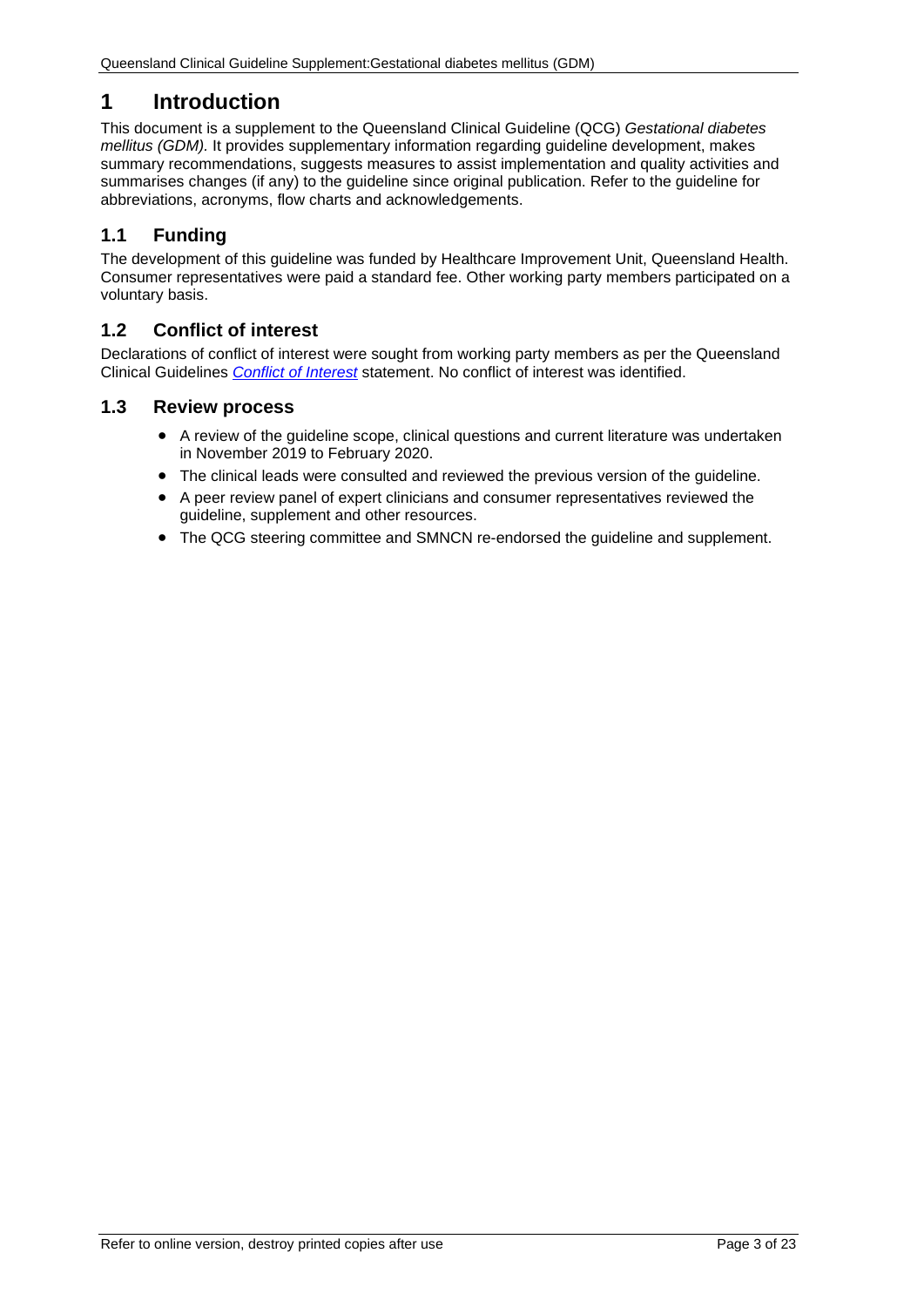## **1.4 Summary of changes**

[Consider section break and landscape orientation]

Queensland clinical guidelines are reviewed every 5 years or earlier if significant new evidence emerges. [Table 1](#page-3-2) provides a summary of changes made to the guidelines since original publication.

<span id="page-3-2"></span>Table 1. Summary of change

<span id="page-3-1"></span><span id="page-3-0"></span>

| <b>Publication date</b><br>Endorsed by:                                               | <b>Identifier</b> | Summary of major change                                                                                                                                                                                                                                                                                                                                                                                                                                                                                                                                                                                                                                                                                                                                                                                                                                                                                                                                                                                                                                                                                                                                                  |
|---------------------------------------------------------------------------------------|-------------------|--------------------------------------------------------------------------------------------------------------------------------------------------------------------------------------------------------------------------------------------------------------------------------------------------------------------------------------------------------------------------------------------------------------------------------------------------------------------------------------------------------------------------------------------------------------------------------------------------------------------------------------------------------------------------------------------------------------------------------------------------------------------------------------------------------------------------------------------------------------------------------------------------------------------------------------------------------------------------------------------------------------------------------------------------------------------------------------------------------------------------------------------------------------------------|
| August 2015                                                                           | MN15.33-V1-R20    | First publication                                                                                                                                                                                                                                                                                                                                                                                                                                                                                                                                                                                                                                                                                                                                                                                                                                                                                                                                                                                                                                                                                                                                                        |
| February 2021<br>Statewide Maternity and<br><b>Neonatal Clinical Network</b><br>(Qld) | MN21.33-V2-R26    | Peer review<br>Definitions: added prediabetes, postprandial syndrome and suspected fetal macrosomia<br>Flowchart 1:<br>• Updated to include post-bariatric surgery women<br><b>Flowchart 2:</b><br>• From: Intrapartum management for GDM requiring metformin and/or insulin<br>• To: Intrapartum management of women with GDM requiring metformin and/or insulin<br><b>Flowchart 3:</b><br>• From: Postpartum preprandial NGL target 7.0 mmol/L<br>• To: Postpartum preprandial NGL target 8.0 mmol/L<br>• Added: Contraception advice to discharge planning box<br>Introduction:<br>Reworded: Description of GDM<br>• Updated: Statistics<br>1.2 Diabetes classification<br>Type 1<br>Added: Associated autoimmune markers<br>Type 2<br>Added: Need to cease non-insulin injectable hypoglycaemic agents<br><b>1.3 Clinical standards</b><br>• Model of care reviewed<br>From 2.2 Risks of GDM to 2.3 Risk from GDM<br>• Created separate tables for maternal and fetal/newborn risks<br>From 2.3 Risk reduction to 2.2 Risk reduction<br>• From: Probiotics combined with dietary counselling improves glucose metabolism and insulin sensitivity in<br>healthy women |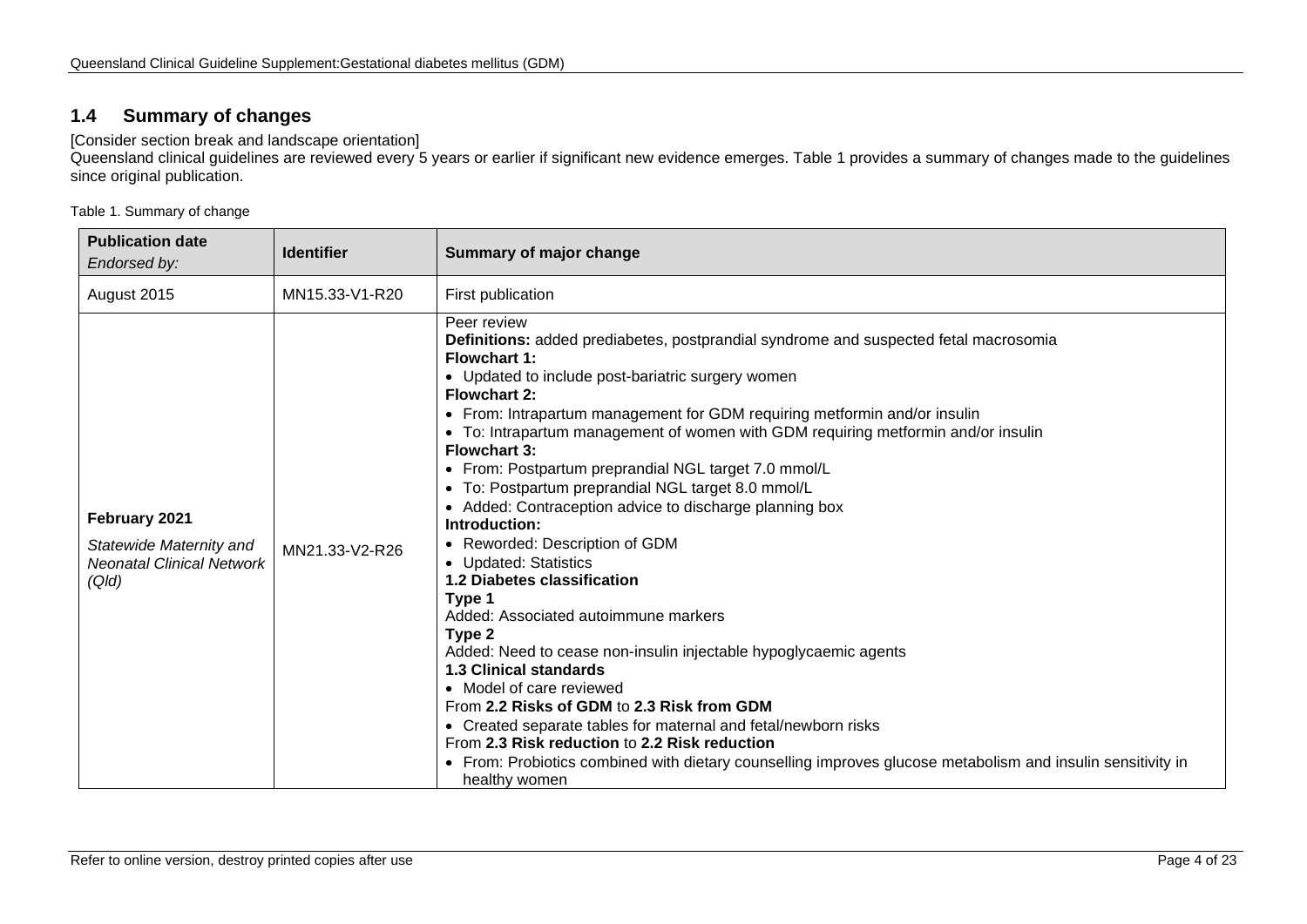| <b>Publication date</b> | <b>Identifier</b> | <b>Summary of major change</b>                                                                            |  |
|-------------------------|-------------------|-----------------------------------------------------------------------------------------------------------|--|
| Endorsed by:            |                   |                                                                                                           |  |
|                         |                   | • To: Probiotics have not shown any proven role in GDM prevention in pregnant women who are overweight or |  |
|                         |                   | have obesity                                                                                              |  |
|                         |                   | • Added: Supplementation advice for women with low vitamin D levels                                       |  |
|                         |                   | 2.3.1 Maternal risk form GDM                                                                              |  |
|                         |                   | • Added: Data about risk of GDM in subsequent pregnancies                                                 |  |
|                         |                   | 2.3.2 Fetal/baby risks from GDM                                                                           |  |
|                         |                   | • Added: Additional risks to fetus and baby                                                               |  |
|                         |                   | From 2.6 Diagnosis of GDM and 2.7 Diagnosis of Diabetes in Pregnancy to 3.3 Diagnosis of GDM or           |  |
|                         |                   | diabetes in pregnancy                                                                                     |  |
|                         |                   | From 2.4 Diagnostic tests to 3.1 Diagnostic tests                                                         |  |
|                         |                   | • Added: Information about OGTT and outcomes                                                              |  |
|                         |                   | <b>Section 3 Diabetes diagnosis</b>                                                                       |  |
|                         |                   | 3.1 Diagnostic tests:                                                                                     |  |
|                         |                   | • Added: Information about HbA1c limitations                                                              |  |
|                         |                   | • Added: Alternative testing to OGTT when indicated                                                       |  |
|                         |                   | 3.2. Testing for GDM<br>• Added: Information about testing women who have had bariatric surgery           |  |
|                         |                   | 3.3 Diagnosis of GDM or diabetes in pregnancy: Information combined into table                            |  |
|                         |                   | From Section 3 Antenatal care to 4.1 Antenatal care                                                       |  |
|                         |                   | • Added: Continuity of care model                                                                         |  |
|                         |                   | • Added: Antenatal schedule of care                                                                       |  |
|                         |                   | From: 3.1 Maternal surveillance to 4.2 Maternal care                                                      |  |
|                         |                   | • Deleted: Gestational weight gain from body of guideline and added to Appendix C Gestational weight gain |  |
|                         |                   | • From: Section 3 Antenatal care to 4.3 Special considerations                                            |  |
|                         |                   | <b>Breastfeeding preparation</b>                                                                          |  |
|                         |                   | • Added: Information about breastfeeding benefits for women                                               |  |
|                         |                   | • Amended: Antenatal expression of milk                                                                   |  |
|                         |                   | Diabetes in pregnancy                                                                                     |  |
|                         |                   | Added rational for testing for microalbuminaemia                                                          |  |
|                         |                   | <b>Post-bariatric surgery</b>                                                                             |  |
|                         |                   | • Added: Information related to care of women                                                             |  |
|                         |                   | From 3.2 Fetal surveillance to 4.4 Fetal surveillance                                                     |  |
|                         |                   | • Added: Information about fetal growth and wellbeing                                                     |  |
|                         |                   | • Added: Information about fetal AC from SR                                                               |  |
|                         |                   | • Added: Information about USS and estimated fetal weight                                                 |  |
|                         |                   | From 3.5 Self-monitoring to 4.6 Self-monitoring                                                           |  |
|                         |                   | • Added: Information about flash monitoring and continuous monitoring                                     |  |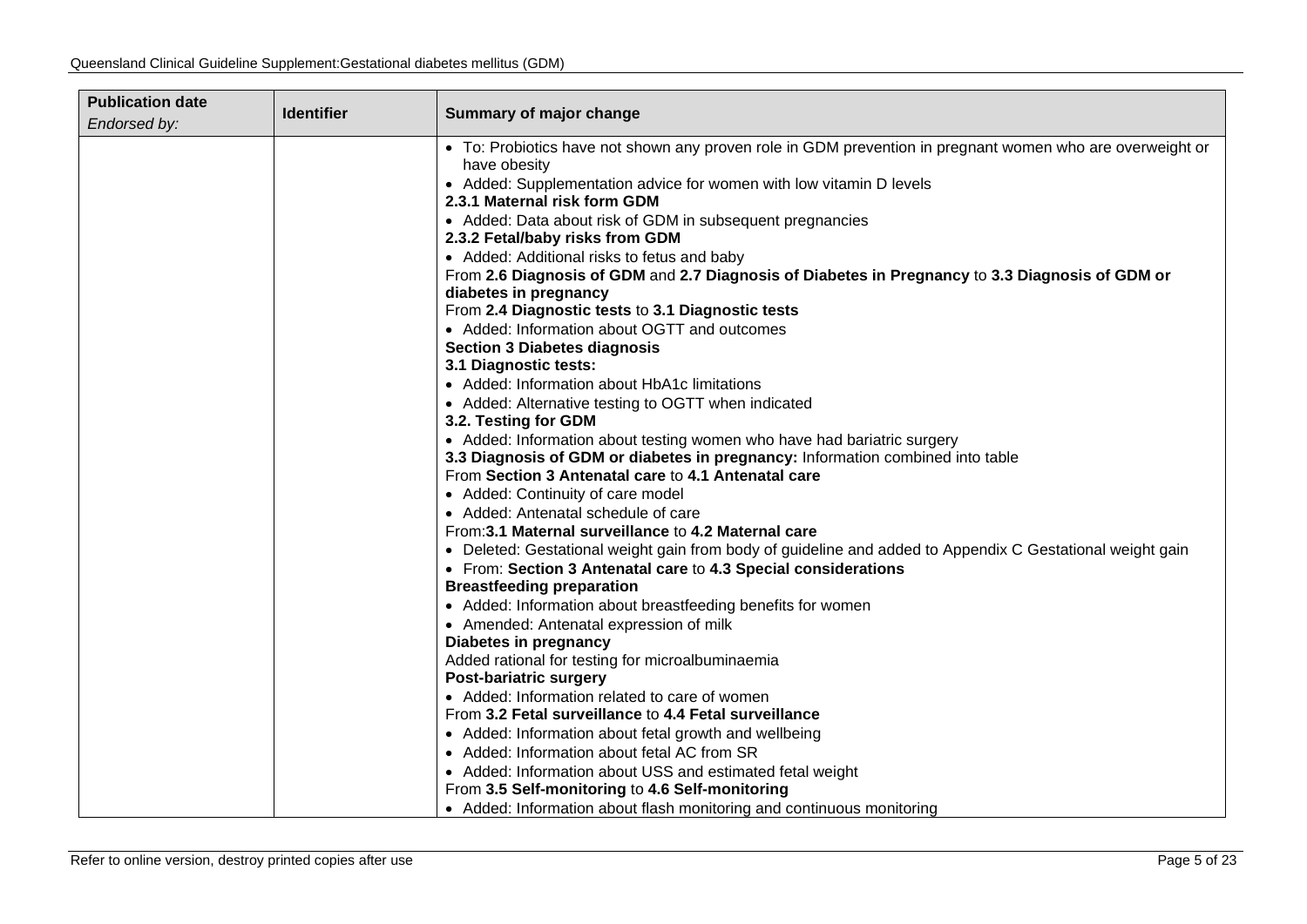| <b>Publication date</b><br>Endorsed by: | <b>Identifier</b> | Summary of major change                                                                                                                                 |
|-----------------------------------------|-------------------|---------------------------------------------------------------------------------------------------------------------------------------------------------|
|                                         |                   | • Added: Information about post-bariatric surgery regarding OGTT and management                                                                         |
|                                         |                   | From 3.4 Psychosocial support to 4.5 Psychosocial support and education                                                                                 |
|                                         |                   | • Added: Information about need for BGL monitoring of baby after birth and reference to QCG Newborn<br>Hypoglycaemia guideline                          |
|                                         |                   | From 3.5 Medical nutrition therapy to 4.7 Medical nutrition therapy                                                                                     |
|                                         |                   | • Added: Information about dietary interventions including adequate carbohydrate intake, vitamin D                                                      |
|                                         |                   | supplementation, bariatric surgery, schedule of dietician appointments                                                                                  |
|                                         |                   | From Section 4 Pharmacological therapy to Section 5 Pharmacological therapy                                                                             |
|                                         |                   | <b>Metformin</b>                                                                                                                                        |
|                                         |                   | • Added: Additional contraindications                                                                                                                   |
|                                         |                   | • Added: Information about Category C drugs                                                                                                             |
|                                         |                   | From Section 4.2 Insulin therapy to Section 5.2 Insulin therapy                                                                                         |
|                                         |                   | • Added: Preference for rapid acting analogues                                                                                                          |
|                                         |                   | From Section 5 Birthing to Section 6 Birthing                                                                                                           |
|                                         |                   | <b>Considerations for birth</b>                                                                                                                         |
|                                         |                   | • Added: Additional information about RANZCOG recommendation regarding IOL and fetal macrosomia;                                                        |
|                                         |                   | information about IOL regarding outcomes<br>• Reworded and added : Information about communication with the woman (including risks and benefits of CS); |
|                                         |                   | reference to QCG Standard care guideline                                                                                                                |
|                                         |                   | From Section 5.1 Pharmacotherapy as birth approaches to Section 6.2 Pharmacotherapy as birth                                                            |
|                                         |                   | approaches                                                                                                                                              |
|                                         |                   | • Added: Need to continue insulin if IV glucose being administered                                                                                      |
|                                         |                   | <b>Metformin</b>                                                                                                                                        |
|                                         |                   | • From: Cease 24 hours prior to CS                                                                                                                      |
|                                         |                   | • To: Cease evening before CS                                                                                                                           |
|                                         |                   | <b>Insulin</b>                                                                                                                                          |
|                                         |                   | • From: Fast from midnight                                                                                                                              |
|                                         |                   | • To: Fast for six hours                                                                                                                                |
|                                         |                   | • Added: Information about administration and monitoring considerations                                                                                 |
|                                         |                   | From 5.3 Intrapartum BGL management to 5.4 Intrapartum BGL management                                                                                   |
|                                         |                   | • Added: Maintain BGL 4-7 mmol/L during labour                                                                                                          |
|                                         |                   | From 5.4.1 Insulin infusion to 6.4.1 Insulin infusion                                                                                                   |
|                                         |                   | • Deleted: Brand names of insulin                                                                                                                       |
|                                         |                   | • Added: Insulin infusion rate in units                                                                                                                 |
|                                         |                   | From Section 6 Postpartum care to Section 7 Postpartum care                                                                                             |
|                                         |                   | • Added: Continue BGL monitoring as clinically indicated                                                                                                |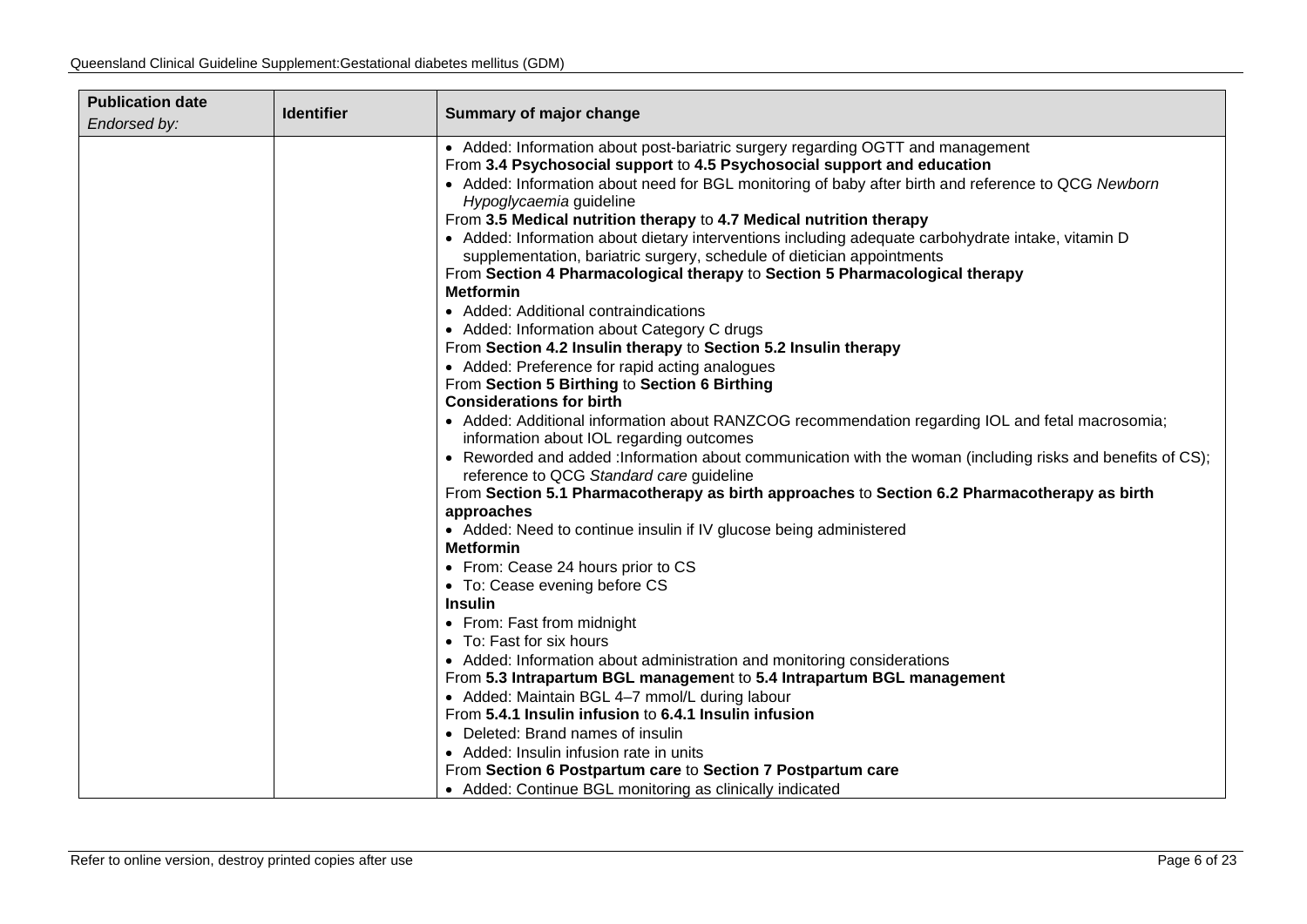| <b>Publication date</b>  | <b>Identifier</b> | Summary of major change                                                                                                                              |
|--------------------------|-------------------|------------------------------------------------------------------------------------------------------------------------------------------------------|
| Endorsed by:             |                   |                                                                                                                                                      |
|                          |                   | Section 6.1 Newborn care removed; added bullet point to Section 7 Postpartum care regarding referring to                                             |
|                          |                   | QCG Neonatal hypoglycaemia guideline                                                                                                                 |
|                          |                   | <b>Section 7 Postpartum care</b>                                                                                                                     |
|                          |                   | • From: Postpartum preprandial target BGL less than or equal to 7.0 mmol/L                                                                           |
| $\bullet$ To: 8.0 mmol/L |                   |                                                                                                                                                      |
|                          |                   | From 6.2 Breastfeeding to 7.1 Breastfeeding                                                                                                          |
|                          |                   | • Added: Additional information about benefits for women with GDM and their babies; post-bariatric surgery                                           |
|                          |                   | From 6.3 Discharge planning to 7.2 Discharge planning                                                                                                |
|                          |                   | • Added: Cardiovascular disease as a future risk requiring follow-up                                                                                 |
|                          |                   | • Added: Information about contraception; post-bariatric surgery                                                                                     |
|                          |                   | From Appendix A Antenatal schedule of care to Appendix B Antenatal schedule of care                                                                  |
|                          |                   | Appendix A Conversion table for HbA1c new                                                                                                            |
|                          |                   | From Appendix B Exercise and exertion to Appendix D Exercise and exertion<br>Appendix C Gestational weight gain new (removed from body of guideline) |
|                          |                   | Formatting updated                                                                                                                                   |
|                          |                   | References updated                                                                                                                                   |
|                          |                   | <b>Amendment: Table 8 Testing for GDM</b>                                                                                                            |
|                          |                   | Post-bariatric surgery: In first trimester consider:                                                                                                 |
|                          |                   | • From: If HbA1c greater than or equal to 41 mmol/mol (5.9%), or fasting BGL is greater than or equal to 7.0                                         |
| <b>March 2021</b>        | MN21.33-V3-R26    | mmol/L treating woman as if has type 2 diabetes                                                                                                      |
|                          |                   | • To: If HbA1c greater than or equal to 48 mmol/mol (6.5%), or fasting BGL is greater than or equal to 7.0                                           |
|                          |                   | mmol/L treating woman as if has type 2 diabetes                                                                                                      |
|                          |                   | <b>Amendment: Table 8 Testing for GDM</b>                                                                                                            |
|                          |                   | The example of sleeve gastrectomy (GS) as a type of bariatric surgery                                                                                |
| <b>May 2021</b>          | MN21.33-V4-R26    | • Deleted FROM examples of malabsorptive bariatric surgeries                                                                                         |
|                          |                   | • Added TO examples of restrictive bariatric surgery (with laparoscopic gastric banding (LAGB))                                                      |
|                          |                   | Re-paged without change to content or flow (reduced from 48 to 46 pages)                                                                             |
|                          |                   | Amendment: Table 20 Metformin                                                                                                                        |
| <b>July 2021</b>         | MN21.33-V5-R26    | • From: Maximum dose: 2500mg (SR) or 2000 g (XR) oral daily                                                                                          |
|                          |                   | • To: Maximum dose: 2500mg (SR) or 2000 mg (XR) oral daily                                                                                           |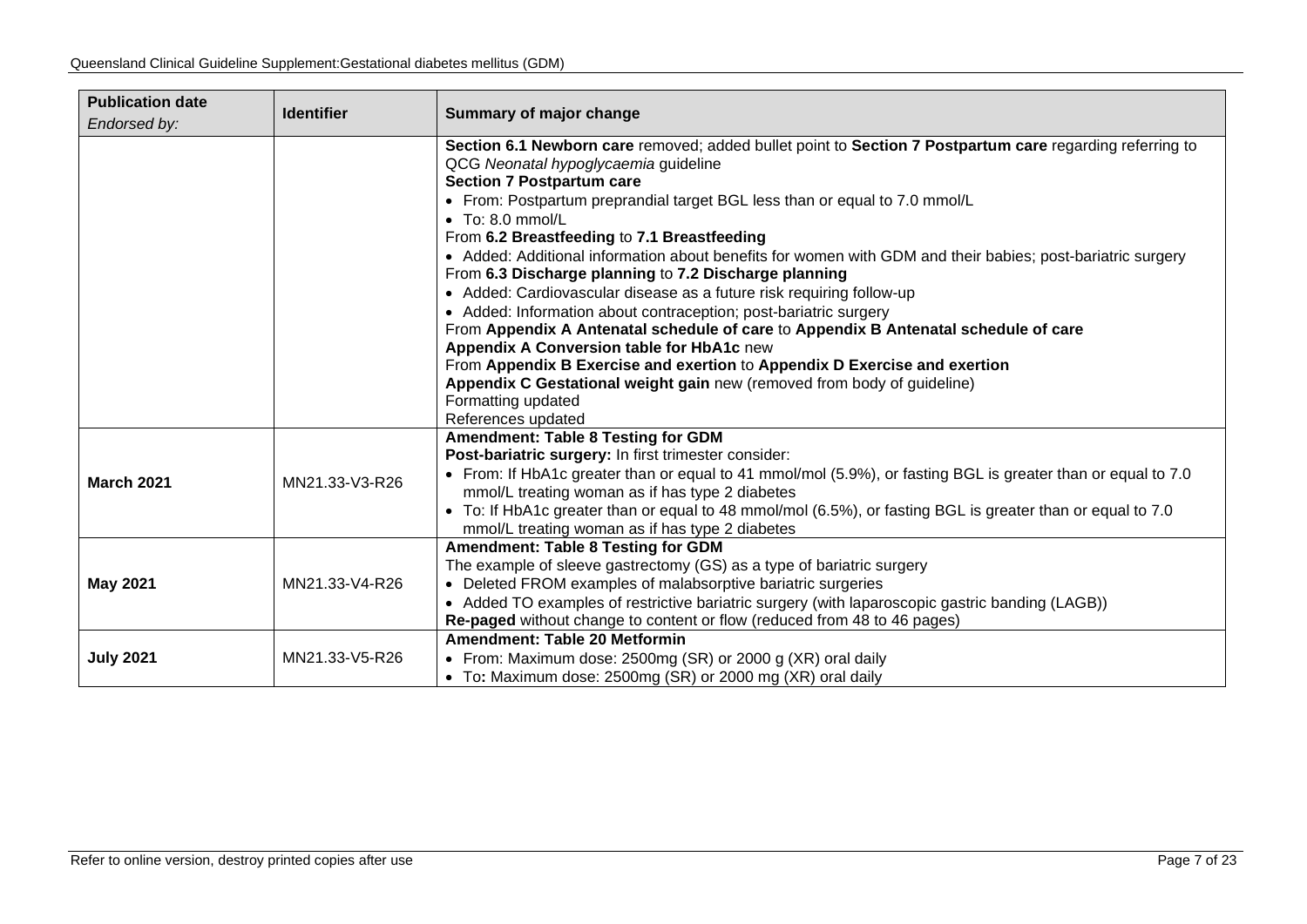| <b>Publication date</b><br>Endorsed by: | <b>Identifier</b> | Summary of major change                                                                                                                                                                                                                                                                                                                                                                                                                                                                                                                                                                                                                                                                                |
|-----------------------------------------|-------------------|--------------------------------------------------------------------------------------------------------------------------------------------------------------------------------------------------------------------------------------------------------------------------------------------------------------------------------------------------------------------------------------------------------------------------------------------------------------------------------------------------------------------------------------------------------------------------------------------------------------------------------------------------------------------------------------------------------|
| <b>May 2022</b>                         | MN21.33-V6-R26    | <b>Flowchart: Screening and diagnosis of GDM</b><br>• Added: information from guideline (Table 16 Self-monitoring) fasting BGL to commence self-monitoring and<br>suggested target BGLs when self-monitoring<br>• From: 'evidence of fetal hyperinsulinaemia on growth USS'. To: 'evidence of excess fetal growth/adiposity on<br>growth USS' (flowchart and Tables 8 Testing for GDM and 14 Fetal surveillance)<br>Table 20 Metformin<br>From: Maximum dose: 2500mg (SR) To: Maximum dose: 2500mg (immediate release) (no dose change)<br>Table 27 Pharmacotherapy as birth approaches<br>Added: Cease metformin evening before elective procedure (AFTER EVENING DOSE) (no recommendation<br>change) |
| <b>May 2022</b>                         | MN21.33-V7-R26    | Flowchart: Screening and diagnosis of GDM<br>• Added: information from guideline (Table 16 Self-monitoring) the fasting BGL when pre- and postprandial self-<br>monitoring to commence                                                                                                                                                                                                                                                                                                                                                                                                                                                                                                                 |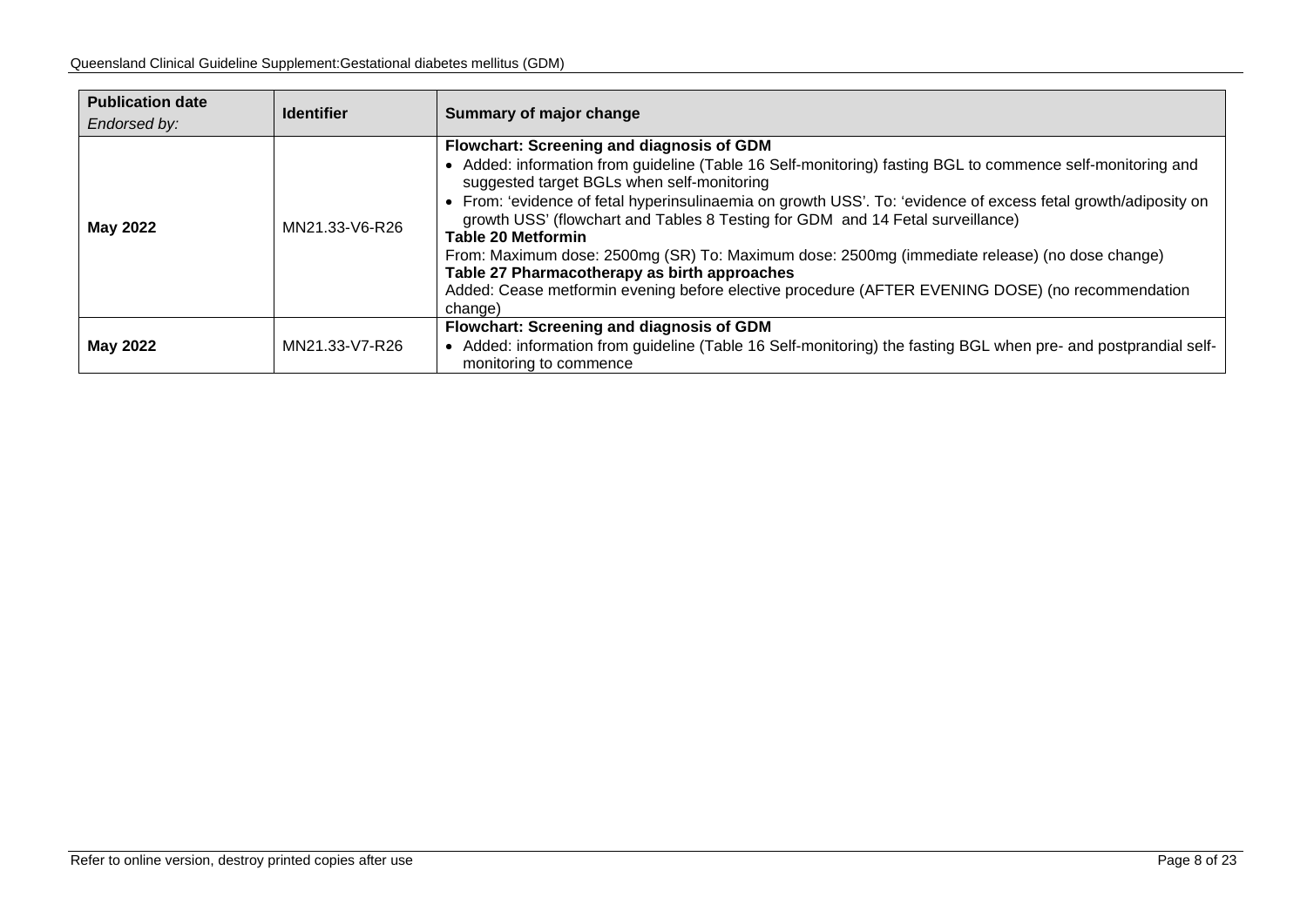# <span id="page-8-0"></span>**2 Methodology**

Queensland Clinical Guidelines (QCG) follows a rigorous process of guideline development. This process was endorsed by the Queensland Health Patient Safety and Quality Executive Committee in December 2009. The guidelines are best described as 'evidence informed consensus guidelines' and draw from the evidence base of existing national and international guidelines and the expert opinion of the working party.

## <span id="page-8-1"></span>**2.1 Topic identification**

The topic was identified as a priority by the Statewide Maternity and Neonatal Clinical Network at a forum in 2009.

## <span id="page-8-2"></span>**2.2 Scope**

<span id="page-8-4"></span>The scope of the guideline was determined using the following framework.

Table 2. Scope framework

| <b>Scope framework</b> |                                                                                                                                                                     |
|------------------------|---------------------------------------------------------------------------------------------------------------------------------------------------------------------|
| <b>Population</b>      | • Testing-all pregnant women                                                                                                                                        |
|                        | • Management-women diagnosed with GDM<br>Identify relevant evidence related to:                                                                                     |
| <b>Purpose</b>         | Diagnosis, assessment and management of GDM                                                                                                                         |
| Outcome                | Support:<br>• Early identification of GDM<br>• Accurate assessment and correct diagnosis of GDM<br>Best practice management during pregnancy, labour and postpartum |
| <b>Exclusions</b>      | Management of women with pre-existing diabetes mellitus<br>Usual or routine care of the woman<br>Management of a baby born to a woman with GDM                      |

## <span id="page-8-3"></span>**2.3 Clinical questions**

The following clinical questions were generated to inform the guideline scope and purpose:

- How is GDM diagnosed in pregnancy?
- What antenatal care is indicated for a woman diagnosed with GDM?
- What care is required during the intrapartum period for a woman diagnosed with GDM?
- What care is indicated during the postpartum period for a woman who has had GDM?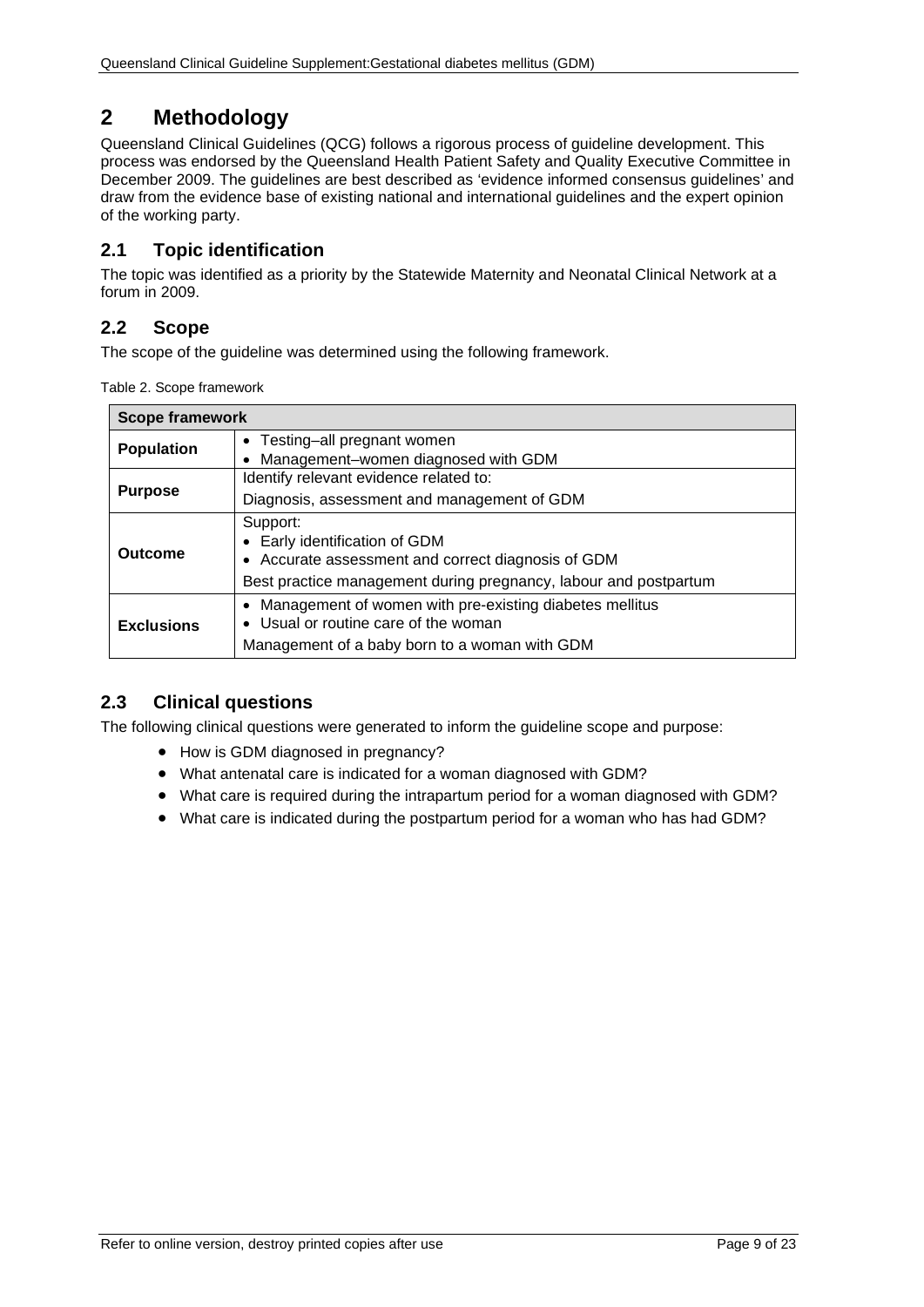# <span id="page-9-0"></span>**2.4 Search strategy**

A search of the literature was conducted during November 2019–February 2020. A further search was conducted in May 2020–July 2020 The QCG search strategy is an iterative process that is repeated and amended as guideline development occurs (e.g. if additional areas of interest emerge, areas of contention requiring more extensive review are identified or new evidence is identified). All guidelines are developed using a basic search strategy. This involves both a formal and informal approach.

<span id="page-9-2"></span>

| Table 3. Basic search strategy |  |  |  |
|--------------------------------|--|--|--|
|--------------------------------|--|--|--|

| <b>Step</b>      |                                                                                                             | <b>Consideration</b>                                                                                                                                                                                                                                                                                                                                                                                                                                                                                                                                          |
|------------------|-------------------------------------------------------------------------------------------------------------|---------------------------------------------------------------------------------------------------------------------------------------------------------------------------------------------------------------------------------------------------------------------------------------------------------------------------------------------------------------------------------------------------------------------------------------------------------------------------------------------------------------------------------------------------------------|
| 1 <sub>1</sub>   | Review clinical guidelines<br>developed by other<br>reputable groups relevant to<br>the clinical speciality | This may include national and/or international guideline<br>writers, professional organisations, government<br>organisations, state based groups.<br>This assists the guideline writer to identify:<br>$\bullet$<br>o The scope and breadth of what others have found useful<br>for clinicians and informs the scope and clinical question<br>development<br>o Identify resources commonly found in guidelines such as<br>flowcharts, audit criteria and levels of evidence<br>o Identify common search and key terms<br>o Identify common and key references |
| 2.               | Undertake a foundation<br>search using key search<br>terms                                                  | • Construct a search using common search and key terms<br>identified during Step 1 above<br>• Search the following databases<br>o PubMed<br>o CINAHL<br>o Medline<br>o Cochrane Central Register of Controlled Trials<br>o EBSCO<br>o Embase<br>Studies published in English less than or equal to 5 years<br>previous are reviewed in the first instance. Other years<br>may be searched as are relevant to the topic<br>• Save and document the search<br>Add other databases as relevant to the clinical area                                              |
| 3.               | Develop search word list for<br>each clinical question                                                      | • This may require the development of clinical sub-questions<br>beyond those identified in the initial scope.<br>• Using the foundation search performed at Step 2 as the<br>baseline search framework, refine the search using the<br>specific terms developed for the clinical question<br>• Save and document the search strategy undertaken for<br>each clinical question                                                                                                                                                                                 |
| $\overline{4}$ . | Other search strategies                                                                                     | • Search the reference lists of reports and articles for<br>additional studies<br>Access other sources for relevant literature<br>$\bullet$<br>o Known resource sites<br>o Internet search engines<br>o Relevant textbooks                                                                                                                                                                                                                                                                                                                                    |

#### <span id="page-9-1"></span>**2.4.1 Keywords**

The following keywords were used in the basic search strategy: GDM, gestational diabetes mellitus, diabetes, BGL, blood glucose level, macrosomia, LGA, OGTT, HbA1c, insulin, metformin, hypoglycaemia, hyperglycaemia, bariatric.

Other keywords may have been used for specific aspects of the guideline.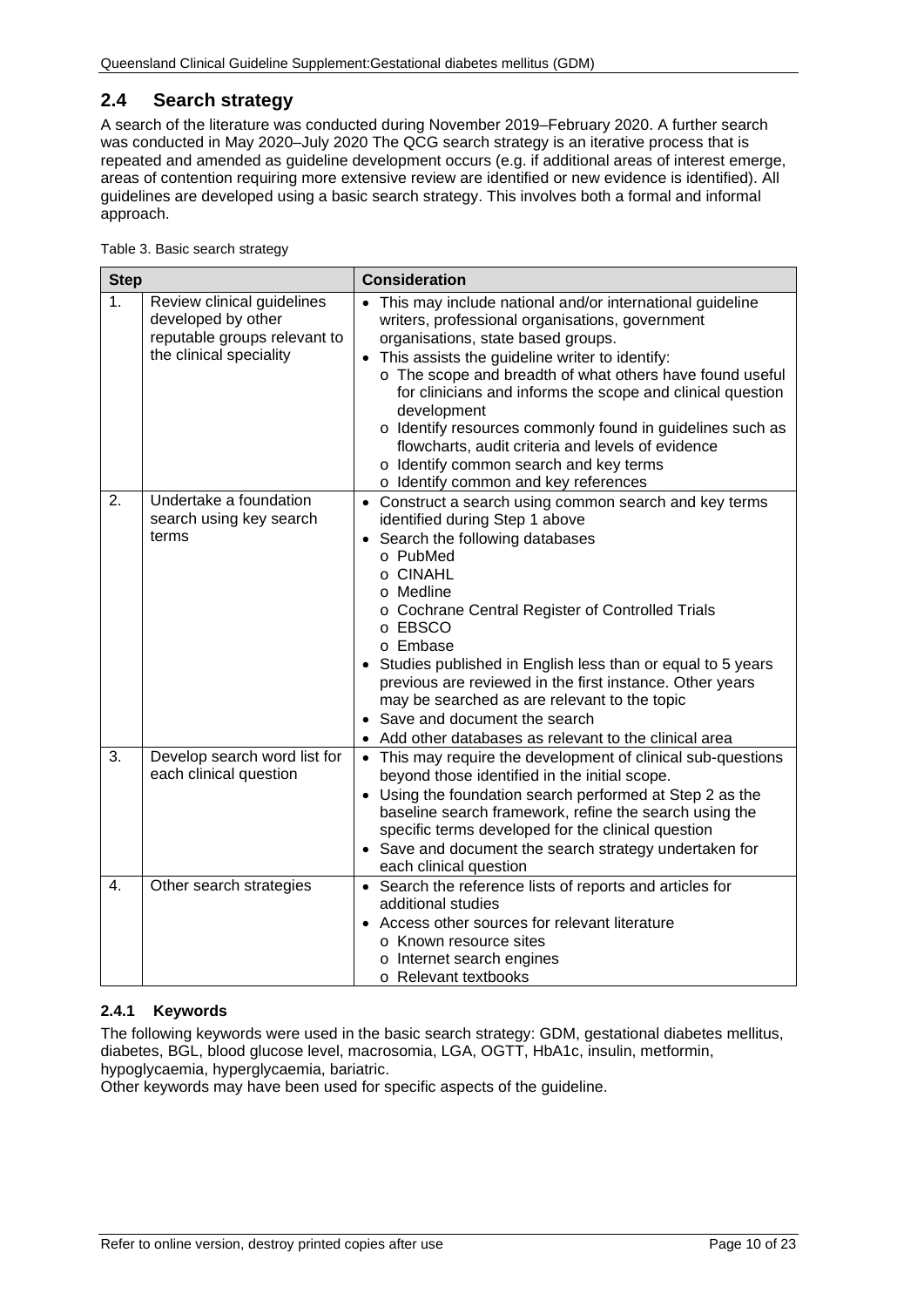# <span id="page-10-0"></span>**2.5 Consultation**

Major consultative and development processes occurred in October 2020 These are outlined in [Table](#page-10-3)  4. Major [guideline development processes](#page-10-3)

| <b>Process</b>                     | <b>Activity</b>                                                                                                                                                                                                                                                                                                                                                                                                                                                                      |
|------------------------------------|--------------------------------------------------------------------------------------------------------------------------------------------------------------------------------------------------------------------------------------------------------------------------------------------------------------------------------------------------------------------------------------------------------------------------------------------------------------------------------------|
| Original<br>development            | • Original consultative and development processes occurred between<br>November 2014 and August 2015<br>This included formation of a working party and statewide consultation as<br>$\bullet$<br>per usual QCG process<br>A survey of clinician opinion was also conducted                                                                                                                                                                                                            |
| <b>Decision for peer</b><br>review | • A review of the guideline scope, clinical questions and current literature<br>was undertaken in November 2019.<br>o Areas of clinical practice change were identified<br>Clinical leads<br>$\bullet$<br>o Reviewed the previous scope and version of the guideline<br>o Reviewed identified areas of clinical practice change<br>o Confirmed aspects of the guideline for update and new inclusions<br>o Reached consensus agreement that a peer review process was<br>appropriate |
| <b>Consultation</b>                | • Expert clinicians and a consumer representative were identified by the<br>clinical leads and invited to peer review the updated guideline in October<br>2020<br>All invited members accepted                                                                                                                                                                                                                                                                                       |

<span id="page-10-3"></span>Table 4. Major guideline development processes

## <span id="page-10-1"></span>**2.6 Endorsement**

The guideline was endorsed by the:

- Queensland Clinical Guidelines Steering Committee in February 2021
- Statewide Maternity and Neonatal Clinical Network (Queensland) in February 2021

#### <span id="page-10-2"></span>**2.7 Citation**

The recommended citation of Queensland Clinical Guidelines is in the following format:

Queensland Clinical Guidelines. [**Insert Guideline Title**]. Guideline No. [**Insert Guideline Number**]. Queensland Health. [**Insert Year of Publication**]. Available from: [www.health.qld.gov.au/qcg.](http://www.health.qld.gov.au/qcg)

#### **EXAMPLE:**

Queensland Clinical Guidelines. Normal birth. Guideline No. MN17.25-V3-R22. Queensland Health 2017. Available from: [www.health.qld.gov.au/qcg.](http://www.health.qld.gov.au/qcg)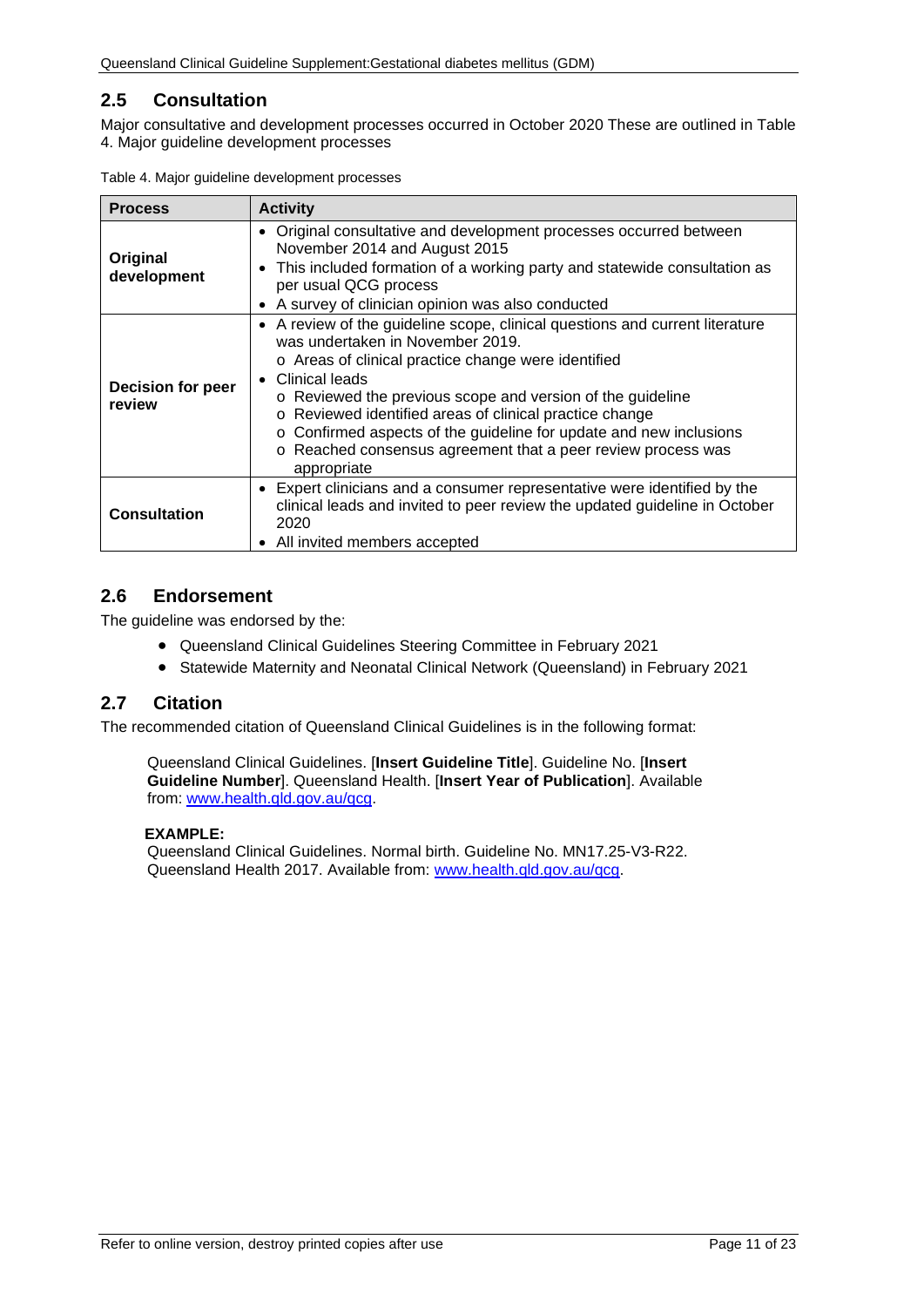# <span id="page-11-0"></span>**3 Levels of evidence**

The evidence grading system used by the American Diabetes Association<sup>1</sup> and Royal College of Obstetricians and Gynaecologists2 was used to inform the summary recommendations. Definitions for grade of recommendation are outlined in [Table 5. Grades of recommendations](#page-11-1) and [Table 6. Type](#page-12-0)  [and level of evidence.](#page-12-0) Summary recommendations are outlined in [Table 7. Summary](#page-13-1)  [recommendations.](#page-13-1) The assigned grades are derived from the grades of evidence provided in the source document or consensus recommendations of the working party and clinical lead as indicated.

<span id="page-11-1"></span>

| Table 5. Grades of recommendations |  |
|------------------------------------|--|
|------------------------------------|--|

| <b>Levels of evidence</b>                                                                                                                                                                                                                                                       |                                                                                                                                                                                                                                                                                                                                                                                                                                                                                                                                                                                                                                                                         |  |  |
|---------------------------------------------------------------------------------------------------------------------------------------------------------------------------------------------------------------------------------------------------------------------------------|-------------------------------------------------------------------------------------------------------------------------------------------------------------------------------------------------------------------------------------------------------------------------------------------------------------------------------------------------------------------------------------------------------------------------------------------------------------------------------------------------------------------------------------------------------------------------------------------------------------------------------------------------------------------------|--|--|
| A                                                                                                                                                                                                                                                                               | • Clear evidence from well-conducted, generalizable RCTs that are<br>adequately powered, including:<br>o Evidence from a well-conducted multicentre trial<br>o Evidence from a meta-analysis that incorporated quality ratings in the<br>analysis<br>• Compelling nonexperimental evidence, i.e. "all or none" rule developed by<br>the Centre for Evidence-Based Medicine at the University of Oxford<br>• Supportive evidence from well-conducted RCTs that are adequately<br>powered, including:<br>$\circ$ Evidence from a well-conducted trial at one or more institutions<br>o Evidence from a meta-analysis that incorporated quality ratings in the<br>analysis |  |  |
| • Supportive evidence from well-conducted cohort studies<br>o Evidence from a well-conducted prospective cohort study or registry<br>В<br>o Evidence from a well-conducted meta-analysis of cohort studies<br>Supportive evidence from a well-conducted case-control study<br>٠ |                                                                                                                                                                                                                                                                                                                                                                                                                                                                                                                                                                                                                                                                         |  |  |
| C                                                                                                                                                                                                                                                                               | Supportive evidence from poorly controlled or uncontrolled studies<br>$\bullet$<br>o Evidence from randomized clinical trials with one or more major or three<br>or more minor methodological flaws that could invalidate the results<br>o Evidence from observational studies with high potential for bias (such<br>as case series with comparison with historical controls)<br>o Evidence from case series or case reports<br>Conflicting evidence with the weight of evidence supporting the<br>٠<br>recommendation                                                                                                                                                  |  |  |
| Consensus*                                                                                                                                                                                                                                                                      | Opinions based on respected authorities, descriptive studies or reports of<br>$\bullet$<br>expert committees or clinical experience of the working party.                                                                                                                                                                                                                                                                                                                                                                                                                                                                                                               |  |  |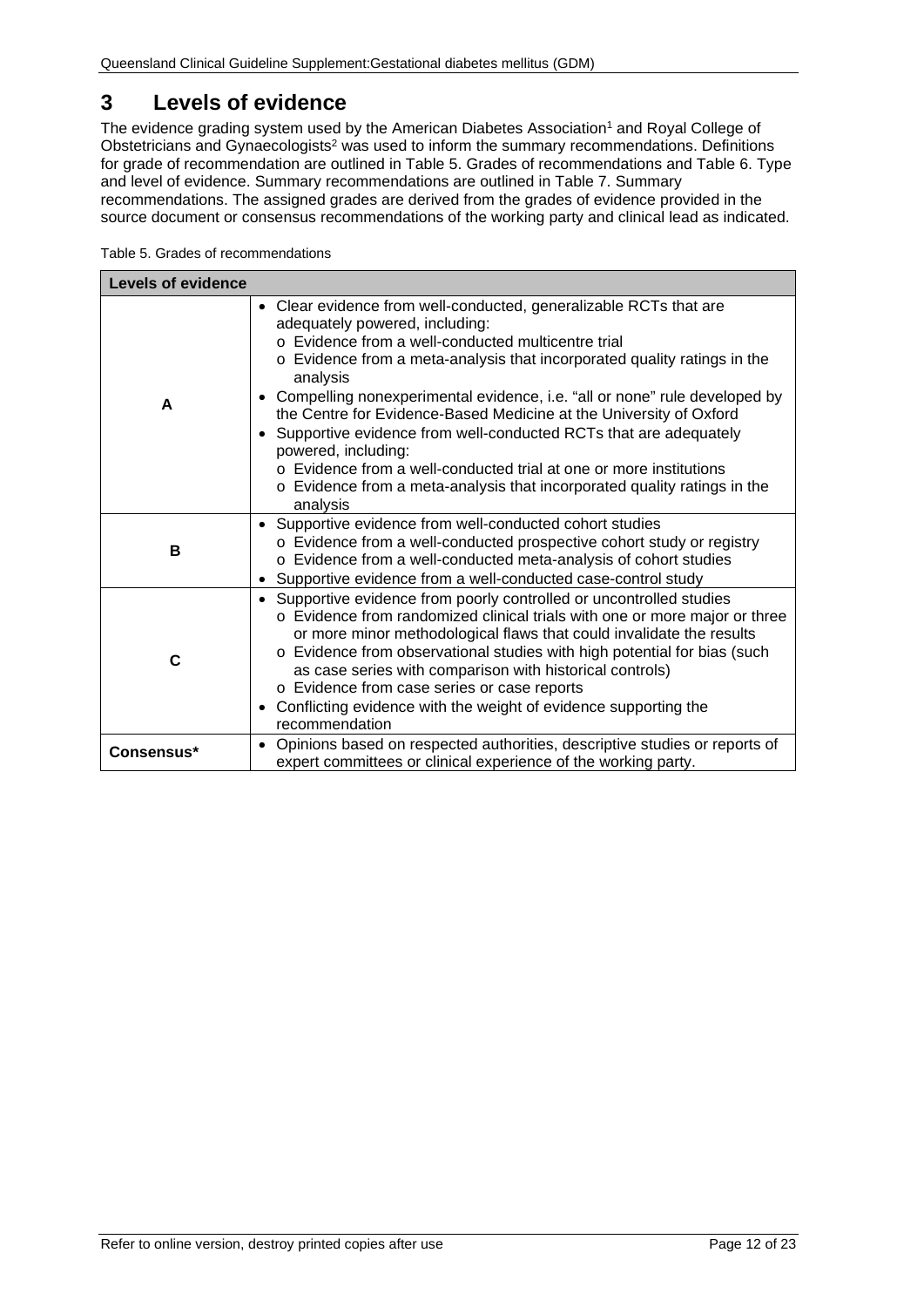#### <span id="page-12-0"></span>Table 6. Type and level of evidence

| <b>Levels of evidence</b> |                                                                                                                                                                                                                                                                                             |  |
|---------------------------|---------------------------------------------------------------------------------------------------------------------------------------------------------------------------------------------------------------------------------------------------------------------------------------------|--|
| $1 + +$                   | High-quality meta-analyses, systematic reviews of RCTs, or RCTs<br>(including cluster RCTs) with a very low risk of bias                                                                                                                                                                    |  |
| $1+$                      | Well-conducted meta-analyses, systematic reviews of RCTs, or<br>RCTs (including cluster RCTs) with a low risk of bias                                                                                                                                                                       |  |
| 1-                        | Meta-analyses, systematic reviews of RCTs, or RCTs (including<br>cluster RCTs) with a high risk of bias                                                                                                                                                                                     |  |
| $2 + +$                   | High-quality systematic reviews of these types of studies, or<br>individual, non-RCTs, case-control studies, cohort studies, CBA<br>studies, ITS, and correlation studies with a very low risk of<br>confounding, bias or chance, and a high probability that the<br>relationship is causal |  |
| $2+$                      | Well-conducted non-RCTs, case-control studies, cohort studies,<br>CBA studies, ITS, and correlation studies with a low risk of<br>confounding, bias or chance and a moderate probability that the<br>relationship is causal                                                                 |  |
| $2-$                      | Non-RCTs, case-control studies, cohort studies, CBA studies, ITS<br>and correlation studies with a high risk-or chance-of<br>confounding bias, and a significant risk that the relationship is<br>not causal                                                                                |  |
| 3                         | Non-analytic studies (for example, case reports, case series)                                                                                                                                                                                                                               |  |
| 4                         | Expert opinion, formal consensus                                                                                                                                                                                                                                                            |  |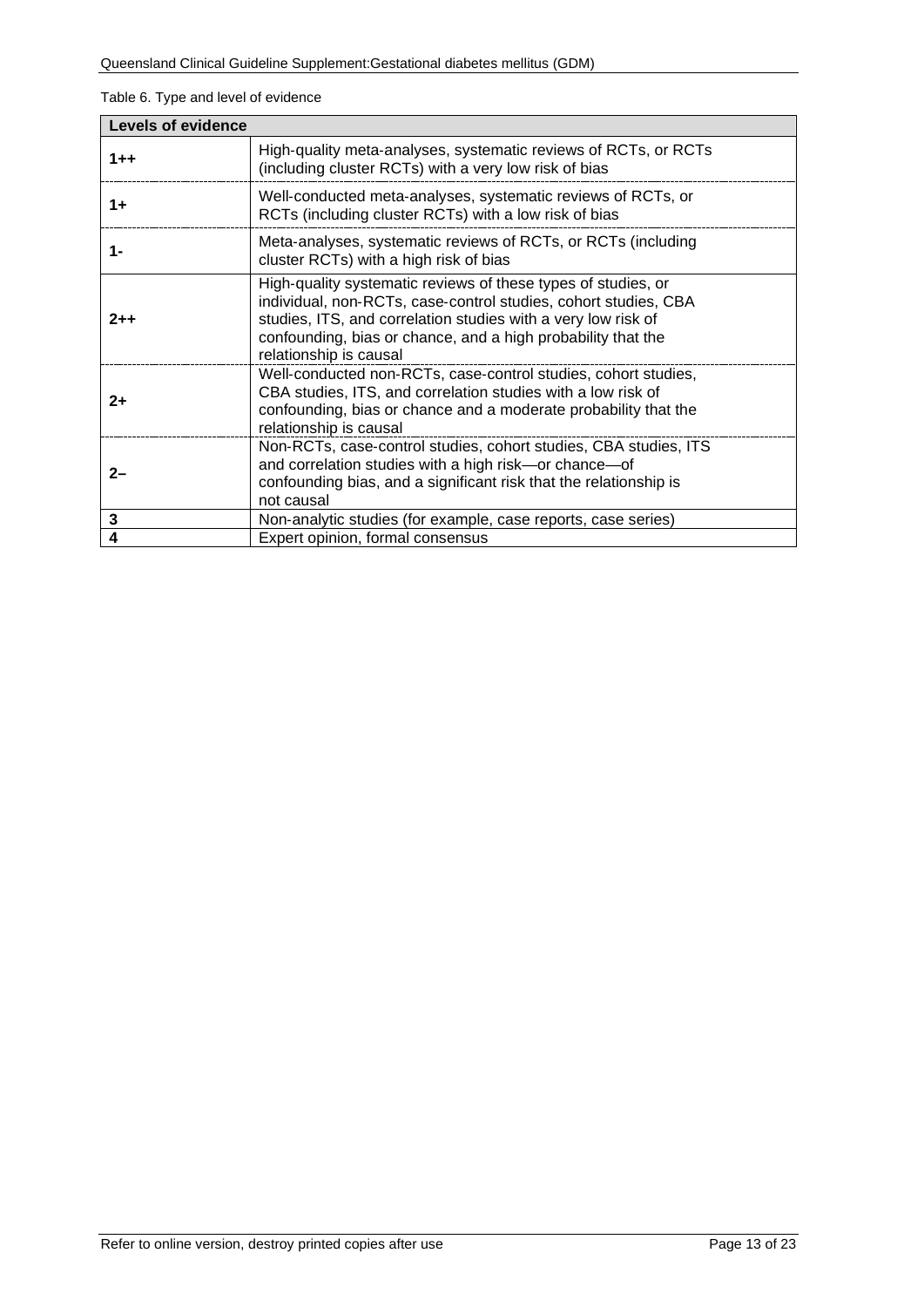# <span id="page-13-0"></span>**4 Summary recommendations**

Summary recommendations and levels of evidence are outlined in [Table 7. Summary](#page-13-1)  [recommendations.](#page-13-1)

<span id="page-13-1"></span>Table 7. Summary recommendations

|                | <b>Recommendation</b>                                                                                                                                                             | <b>Grading of evidence</b> |
|----------------|-----------------------------------------------------------------------------------------------------------------------------------------------------------------------------------|----------------------------|
| 1              | Test all women for GDM regardless of risk factors                                                                                                                                 | <b>Consensus</b>           |
| $\overline{2}$ | Screen for undiagnosed type 2 diabetes at the first prenatal visit in<br>those with risk factors, using standard diagnostic criteria. <sup>1</sup>                                | в                          |
| 3              | Screen for GDM at 24-28 weeks of gestation in pregnant women<br>not previously known to have diabetes. <sup>1</sup>                                                               | A                          |
| 4              | Use the classifications and diagnostic criteria in the Queensland<br>Clinical Guideline Gestational diabetes mellitus so as to promote<br>consistency of care and communications. | <b>Consensus</b>           |
| 5              | Recommend BGL self-monitoring to women diagnosed with GDM                                                                                                                         | <b>Consensus</b>           |
| 6              | Treat women diagnosed with GDM with medical nutrition therapy<br>and when necessary, medication for both fetal and maternal<br>benefit.                                           | A                          |
| $\overline{7}$ | Provide dietary advice for macro-and micronutrient monitoring and<br>supplementation during pregnancy. <sup>3</sup>                                                               | $2 -$ , $2 +$ and 4        |
| 8              | Develop and document a peripartum plan of care for women<br>diagnosed with GDM.                                                                                                   | <b>Consensus</b>           |
| 9              | Provide lifestyle intervention counselling to women with a history of<br>GDM.                                                                                                     | <b>Consensus</b>           |
| 10             | Offer women with a history of GDM, lifelong screening for the<br>development of diabetes or prediabetes at least every 3 years.                                                   | в                          |
| 11             | Recommend breastfeeding to all women including those with previous<br>bariatric surgery <sup>3</sup>                                                                              | 3                          |
| 12             | Provide dietary advice for macro-and micronutrient monitoring and<br>supplementation during lactation <sup>3</sup>                                                                | 3                          |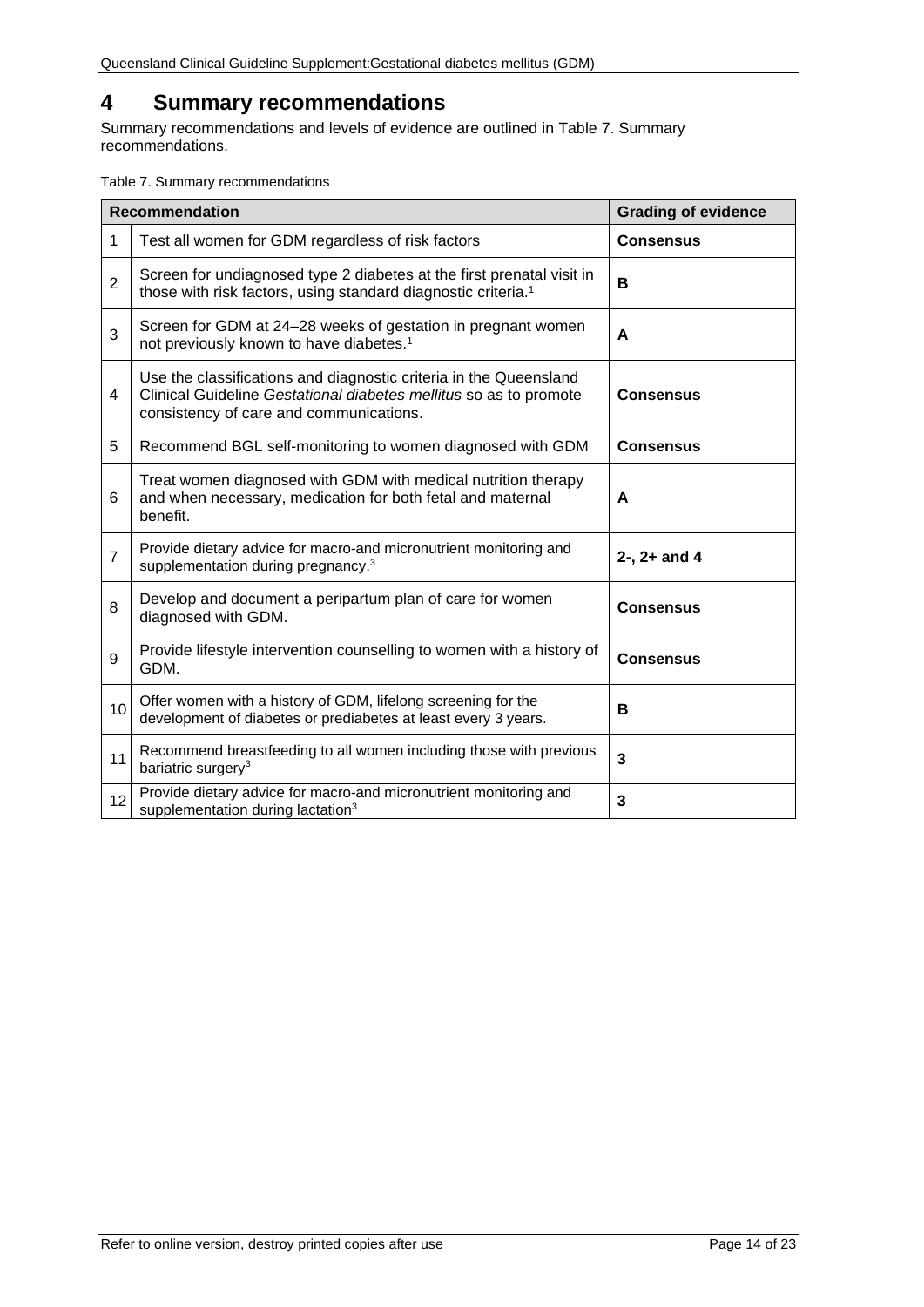# <span id="page-14-0"></span>**5 Implementation**

This guideline is applicable to all Queensland public and private maternity facilities. It can be downloaded in Portable Document Format (PDF) from [www.health.qld.gov.au/qcg](http://www.health.qld.gov.au/qcg)

## <span id="page-14-1"></span>**5.1 Guideline resources**

The following guideline components are provided on the website as separate resources:

- Flowchart: Screening and diagnosis of GDM
- Flowchart: Intrapartum management of women with GDM requiring metformin and/or insulin
- Flowchart: Postpartum care of women with GDM
- Poster: Antenatal schedule of care
- Education resource: Gestational diabetes mellitus (GDM)
- Knowledge assessment: Gestational diabetes mellitus (GDM)
- Consumer information developed by Queensland Health Statewide Diabetes Network

#### <span id="page-14-2"></span>**5.2 Suggested resources**

During the development process stakeholders identified additional resources with potential to complement and enhance guideline implementation and application. The following resources are suggested as complimentary to the quideline:

- Consumer information developed by Queensland Health Statewide Diabetes Network
- Insulin and blood glucose records for subcutaneous and intravenous insulin
- Education presentation: Maternity insulin forms

#### <span id="page-14-3"></span>**5.3 Implementation measures**

Suggested activities to assist implementation of the guideline are outlined below.

#### <span id="page-14-4"></span>**5.3.1 Implications for implementation**

The following areas may have implications for local implementation of the guideline recommendations. It is suggested they be considered for successful guideline implementation.

- Economic considerations including opportunity costs
- Human resource requirements including clinician skill mix and scope of practice
- Clinician education and training
- Equipment and consumables purchase and maintenance
- Consumer acceptance
- Model of care and service delivery

#### <span id="page-14-5"></span>**5.3.2 QCG measures**

- Notify Chief Executive Officer and relevant stakeholders
- Monitor emerging new evidence to ensure guideline reflects contemporaneous practice
- Capture user feedback
- Record and manage change requests

#### <span id="page-14-6"></span>**5.3.3 Hospital and Health Service measures**

Initiate, promote and support local systems and processes to integrate the guideline into clinical practice, including:

- Hospital and Health Service (HHS) Executive endorse the guidelines and their use in the HHS and communicate this to staff
- Promote the introduction of the guideline to relevant health care professionals
- Support education and training opportunities relevant to the guideline and service capabilities
- Align clinical care with guideline recommendations
- Undertake relevant implementation activities as outlined in the *Guideline implementation checklist* available at [www.health.qld.gov.au/qcg](http://www.health.qld.gov.au/qcg)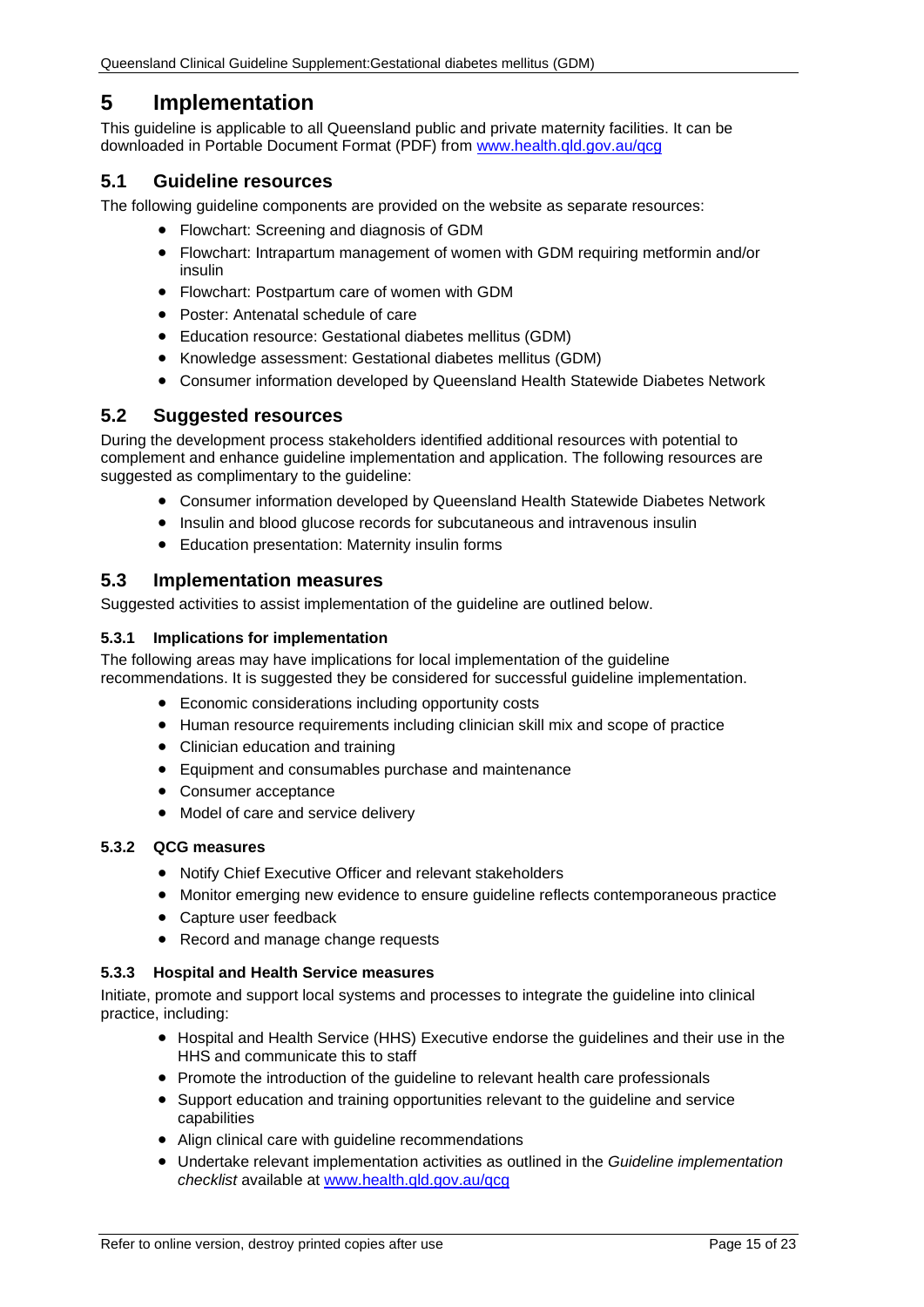# <span id="page-15-0"></span>**6 Quality measures**

Auditing of guideline recommendations and content assists with identifying quality of care issues and provides evidence of compliance with the National Safety and Quality Health Service (NSQHS)Standards4 [Refer to Table 8. [NSQHS Standard 1\]](#page-15-2). Suggested audit and quality measures are identified in [Table 9. Clinical quality measures.](#page-15-3)

<span id="page-15-2"></span>Table 8. NSQHS Standard 1

| <b>NSQHS Standard 1: Clinical governance</b>  |                                                                                                                                                                                           |  |  |
|-----------------------------------------------|-------------------------------------------------------------------------------------------------------------------------------------------------------------------------------------------|--|--|
| <b>Clinical performance and effectiveness</b> |                                                                                                                                                                                           |  |  |
| Criterion 1.27:                               | <b>Actions required:</b>                                                                                                                                                                  |  |  |
| Evidence based care                           | Provide clinicians with ready access to best-practice<br>a.<br>guidelines, integrated care pathways, clinical pathways and<br>decision support tools relevant to their clinical practice  |  |  |
|                                               | Support clinicians to use the best available evidence,<br>b.<br>including relevant clinical care standards developed by the<br>Australian Commission on Safety and Quality in Health Care |  |  |

<span id="page-15-3"></span>The following clinical quality measures are suggested:

Table 9. Clinical quality measures

| <b>No</b>      | <b>Audit criteria</b>                                                                                                                            | <b>Guideline Section</b> |
|----------------|--------------------------------------------------------------------------------------------------------------------------------------------------|--------------------------|
| 1.             | Proportion of women who are screened for GDM                                                                                                     | Section 3.2              |
| 2.             | Proportion of pregnant women with risk factors, who are<br>screened for GDM at the first antenatal contact with either the<br>HbA1c or OGTT test | Section 3.2              |
| 3.             | Proportion of women screened for GDM between 24-28 weeks<br>gestation with OGTT                                                                  | Section 3.2              |
|                | Proportion of women correctly classified as having GDM or                                                                                        | Section 1.2              |
| $\mathbf{4}$ . | diabetes in pregnancy according to the diagnostic criteria<br>identified in the guideline                                                        | Section 3.3              |
| 5.             | Proportion of women with GDM who receive instruction on<br>BGL self-monitoring from a clinician skilled in teaching BGL<br>monitoring            | Section 4.6              |
| 6.             | Proportion of women with GDM who are referred to an<br>accredited practising dietician within 1 week of diagnosis                                | Section 4.7              |
| 7.             | Proportion of women with GDM who have a documented<br>peripartum plan of care in the health care record                                          | Section 6.1              |
| 8.             | Proportion of women who are referred for persistent diabetes<br>screening at 6-12 weeks postpartum                                               | Section 7.2              |
| 9.             | Proportion of women with GDM who receive lifestyle<br>intervention counselling/information postpartum                                            | Section 7.2              |

## <span id="page-15-1"></span>**6.1 Areas for future research**

During development the following areas where identified as having limited or poor quality evidence to inform clinical decision making. Further research in these areas may be useful.

- Alternative screening methods for GDM (other than OGTT)
- Screening and treatment for GDM in women who have had bariatric surgery
- Universal versus risk based screening
- Use of HbA1c for diagnosis, management and postpartum assessment of women who had hyperglycaemia during their pregnancy
- Effects from antenatal breastmilk expression on the woman's timing of birth and risk of NICU admission for the baby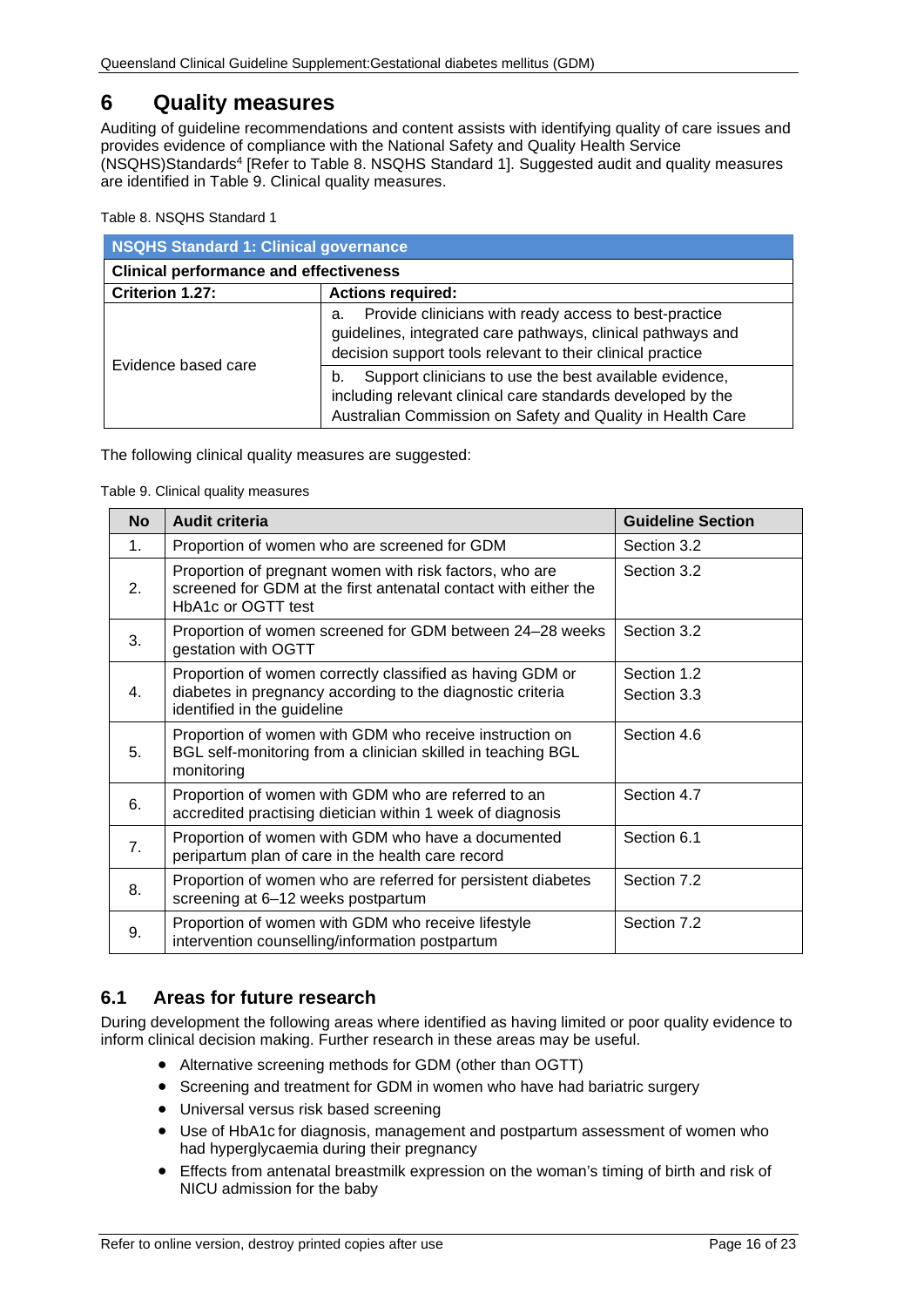# **6.2 Safety and quality**

In conjunction with the Queensland Clinical Guideline *Standard care5*, implementation of this guideline provides evidence of compliance with the National Safety and Quality Health Service Standards and Australian Council on Healthcare Standards (ACHS) Evaluation and Quality Improvement Program (EQuIP) National accreditation programs.4,6

Table 10. NSQHS/EQuIPNational Criteria

<span id="page-16-1"></span><span id="page-16-0"></span>

| <b>NSQHS/EQulPNational Criteria</b>                                                                                                                                                                                              | <b>Actions required</b>                                                                                                                                                                                                                                                                                                                                                                                                                                            | $\boxtimes$ Evidence of compliance                                                                                                                                                                                                                                                                                                                                                                                                                                                                  |  |
|----------------------------------------------------------------------------------------------------------------------------------------------------------------------------------------------------------------------------------|--------------------------------------------------------------------------------------------------------------------------------------------------------------------------------------------------------------------------------------------------------------------------------------------------------------------------------------------------------------------------------------------------------------------------------------------------------------------|-----------------------------------------------------------------------------------------------------------------------------------------------------------------------------------------------------------------------------------------------------------------------------------------------------------------------------------------------------------------------------------------------------------------------------------------------------------------------------------------------------|--|
| <b>NSQHS Standard 1: Clinical governance</b>                                                                                                                                                                                     |                                                                                                                                                                                                                                                                                                                                                                                                                                                                    |                                                                                                                                                                                                                                                                                                                                                                                                                                                                                                     |  |
| Patient safety and quality systems<br>Safety and quality systems are<br>integrated with governance processes<br>to enable organisations to actively<br>manage and improve the safety and<br>quality of health care for patients. | Diversity and high risk groups<br>1.15 The health service organisation:<br>a. Identifies the diversity of the consumers using its services<br>b. Identifies groups of patients using its services who are at higher<br>risk of harm<br>c. Incorporates information on the diversity of its consumers and<br>higher-risk groups into the planning and delivery of care                                                                                              | Assessment and care appropriate to the cohort of patients is<br>☑<br>identified in the guideline<br>High risk groups are identified in the guideline<br>☑<br>The guideline is based on the best available evidence<br>☑                                                                                                                                                                                                                                                                             |  |
| <b>Clinical performance and</b><br>effectiveness<br>The workforce has the right<br>qualifications, skills and supervision to<br>provide safe, high-quality health care to<br>patients.                                           | Evidence based care<br>1.27 The health service organisation has processes that:<br>a. Provide clinicians with ready access to best-practice guidelines,<br>integrated care pathways, clinical pathways and decision support<br>tools relevant to their clinical practice<br>b. Support clinicians to use the best available evidence, including<br>relevant clinical care standards developed by the Australian<br>Commission on Safety and Quality in Health Care | ☑<br>Queensland Clinical Guidelines is funded by Queensland Health<br>to develop clinical guidelines relevant to the service line to guide<br>safe patient care across Queensland<br>The guideline provides evidence-based and best practice<br>⊠<br>recommendations for care<br>☑<br>The guideline is endorsed for use in Queensland Health<br>facilities.<br>A desktop icon is available on every Queensland Health<br>⊠<br>computer desktop to provide quick and easy access to the<br>guideline |  |
|                                                                                                                                                                                                                                  | Performance management<br>1.22 The health service organisation has valid and reliable<br>performance review processes that:<br>a. Require members of the workforce to regularly take part in a<br>review of their performance<br>b. Identify needs for training and development in safety and quality<br>c. Incorporate information on training requirements into the<br>organisation's training system                                                            | The guideline has accompanying educational resources to<br>☑<br>support ongoing safety and quality education for identified<br>professional and personal development. The resources are<br>freely available on the internet http://www.health.qld.gov.au/qcg                                                                                                                                                                                                                                        |  |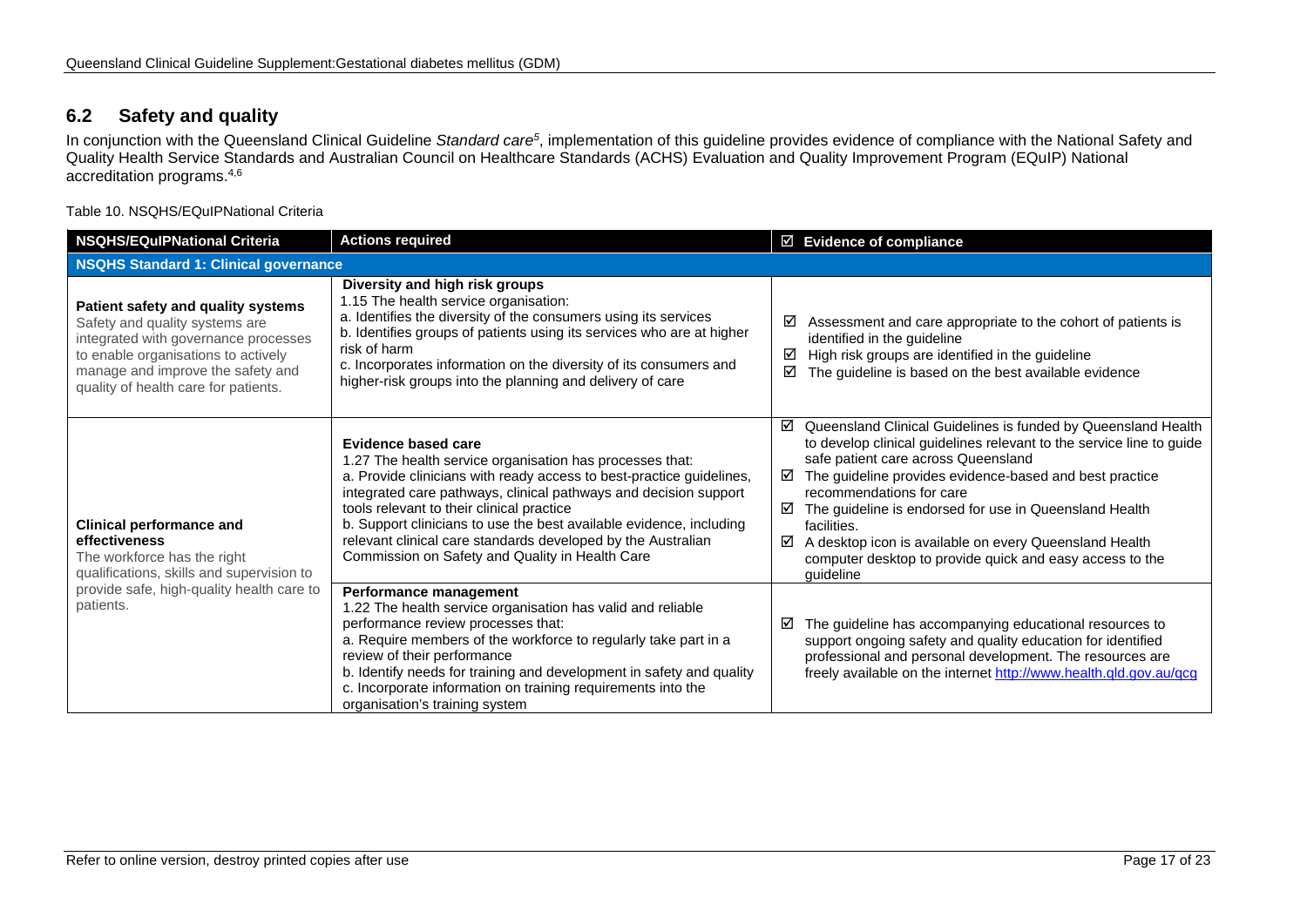| <b>NSQHS/EQuIPNational Criteria</b>                                                                                                                                                                                              | <b>Actions required</b>                                                                                                                                                                                                                                                                                                                                                                                                                                                                                                                                                                                                                                                                                                                                                                                                                                                                                                                                                                         | $\boxtimes$ Evidence of compliance                                                                                                                                                                                                                                                                                                                                                                                                                                         |  |  |
|----------------------------------------------------------------------------------------------------------------------------------------------------------------------------------------------------------------------------------|-------------------------------------------------------------------------------------------------------------------------------------------------------------------------------------------------------------------------------------------------------------------------------------------------------------------------------------------------------------------------------------------------------------------------------------------------------------------------------------------------------------------------------------------------------------------------------------------------------------------------------------------------------------------------------------------------------------------------------------------------------------------------------------------------------------------------------------------------------------------------------------------------------------------------------------------------------------------------------------------------|----------------------------------------------------------------------------------------------------------------------------------------------------------------------------------------------------------------------------------------------------------------------------------------------------------------------------------------------------------------------------------------------------------------------------------------------------------------------------|--|--|
| <b>NSQHS Standard 1: Clinical governance</b>                                                                                                                                                                                     |                                                                                                                                                                                                                                                                                                                                                                                                                                                                                                                                                                                                                                                                                                                                                                                                                                                                                                                                                                                                 |                                                                                                                                                                                                                                                                                                                                                                                                                                                                            |  |  |
| Patient safety and quality systems<br>Safety and quality systems are<br>integrated with governance processes<br>to enable organisations to actively<br>manage and improve the safety and<br>quality of health care for patients. | <b>Policies and procedures</b><br>1.7 The health service organisation uses a risk management<br>approach to:<br>a. Set out, review, and maintain the currency and effectiveness of,<br>policies, procedures and protocols<br>b. Monitor and take action to improve adherence to policies,<br>procedures and protocols<br>c. Review compliance with legislation, regulation and jurisdictional<br>requirements                                                                                                                                                                                                                                                                                                                                                                                                                                                                                                                                                                                   | $\boxtimes$ QCG has established processes to review and maintain all<br>guidelines and associated resources<br>Change requests are managed to ensure currency of published<br>☑<br>guidelines<br>$\boxtimes$ Implementation tools and checklist are provided to assist with<br>adherence to guidelines<br>Suggested audit criteria are provided in guideline supplement<br>☑<br>The guidelines comply with legislation, regulation and<br>☑<br>jurisdictional requirements |  |  |
| <b>NSQHS Standard 2: Partnering with Consumers</b>                                                                                                                                                                               |                                                                                                                                                                                                                                                                                                                                                                                                                                                                                                                                                                                                                                                                                                                                                                                                                                                                                                                                                                                                 |                                                                                                                                                                                                                                                                                                                                                                                                                                                                            |  |  |
| <b>Health literacy</b><br>Health service organisations<br>communicate with consumers in a way<br>that supports effective partnerships.                                                                                           | Communication that supports effective partnerships<br>2.8 The health service organisation uses communication<br>mechanisms that are tailored to the diversity of the consumers who<br>use its services and, where relevant, the diversity of the local<br>community<br>2.9 Where information for patients, carers, families and consumers<br>about health and health services is developed internally, the<br>organisation involves consumers in its development and review<br>2.10 The health service organisation supports clinicians to<br>communicate with patients, carers, families and consumers about<br>health and health care so that:<br>a. Information is provided in a way that meets the needs of patients,<br>carers, families and consumers<br>b. Information provided is easy to understand and use<br>c. The clinical needs of patients are addressed while they are in the<br>health service organisation<br>d. Information needs for ongoing care are provided on discharge | $\boxtimes$ Consumer consultation was sought and obtained during the<br>development of the guideline. Refer to the acknowledgement<br>section of the guideline for details<br>Consumer information is developed to align with the guideline<br>☑<br>and included consumer involvement during development and<br>review<br>☑ The consumer information was developed using plain English<br>and with attention to literacy and ease of reading needs of the<br>consumer      |  |  |
| Partnering with consumers in<br>organisational design and<br>governance<br>Consumers are partners in the design<br>and governance of the organisation.                                                                           | Partnerships in healthcare governance planning, design,<br>measurement and evaluation<br>2.11 The health service organisation:<br>a. Involves consumers in partnerships in the governance of, and to<br>design, measure and evaluate, health care<br>b. Has processes so that the consumers involved in these<br>partnerships reflect the diversity of consumers who use the service<br>or, where relevant, the diversity of the local community<br>2.14 The health service organisation works in partnership with<br>consumers to incorporate their views and experiences into training<br>and education for the workforce                                                                                                                                                                                                                                                                                                                                                                     | $\boxtimes$ Consumers are members of guideline working parties<br>$\boxtimes$ The guideline is based on the best available evidence<br>$\boxtimes$ The guidelines and consumer information are endorsed by the<br>QCG and Queensland Statewide Maternity and Neonatal Clinical<br>Network Steering Committees which includes consumer<br>membership                                                                                                                        |  |  |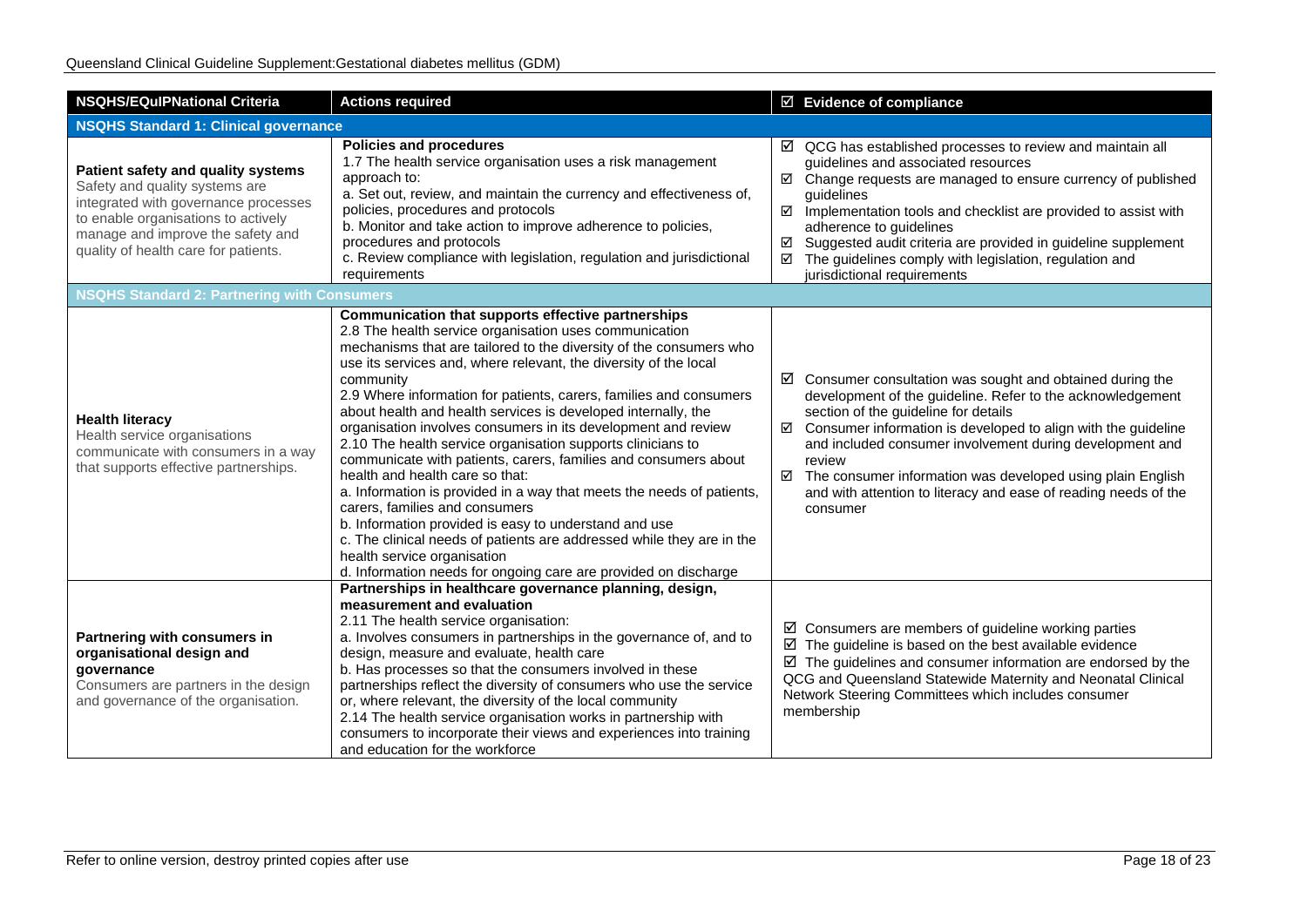| <b>NSQHS/EQulPNational Criteria</b>                                                                                                                                                                                                                                                                                        | <b>Actions required</b>                                                                                                                                                                                                                                                                                                                                                                                                                                                                                                                                                                                                              | $\boxtimes$ Evidence of compliance                                                                                                                                                                                                                                                                                                                                                                                   |  |
|----------------------------------------------------------------------------------------------------------------------------------------------------------------------------------------------------------------------------------------------------------------------------------------------------------------------------|--------------------------------------------------------------------------------------------------------------------------------------------------------------------------------------------------------------------------------------------------------------------------------------------------------------------------------------------------------------------------------------------------------------------------------------------------------------------------------------------------------------------------------------------------------------------------------------------------------------------------------------|----------------------------------------------------------------------------------------------------------------------------------------------------------------------------------------------------------------------------------------------------------------------------------------------------------------------------------------------------------------------------------------------------------------------|--|
| <b>NSQHS Standard 4: Medication safety</b>                                                                                                                                                                                                                                                                                 |                                                                                                                                                                                                                                                                                                                                                                                                                                                                                                                                                                                                                                      |                                                                                                                                                                                                                                                                                                                                                                                                                      |  |
| <b>Clinical governance and quality</b><br>improvement to support medication<br>management<br>Organisation-wide systems are used to<br>support and promote safety for<br>procuring, supplying, storing,<br>compounding, manufacturing,<br>prescribing, dispensing, administering<br>and monitoring the effects of medicines | Integrating clinical governance<br>4.1 Clinicians use the safety and quality systems from the Clinical<br>Governance Standard when:<br>a. Implementing policies and procedures for medication<br>management<br>b. Managing risks associated with medication management<br>c. Identifying training requirements for medication management                                                                                                                                                                                                                                                                                             | The guideline provides current evidence based<br>☑<br>recommendations about medication                                                                                                                                                                                                                                                                                                                               |  |
| NSQHS Standard 5: Comprehensive care                                                                                                                                                                                                                                                                                       |                                                                                                                                                                                                                                                                                                                                                                                                                                                                                                                                                                                                                                      |                                                                                                                                                                                                                                                                                                                                                                                                                      |  |
| <b>Clinical governance and quality</b><br>improvement to support<br>comprehensive care<br>Systems are in place to support<br>clinicians to deliver comprehensive care                                                                                                                                                      | Integrating clinical governance<br>5.1 Clinicians use the safety and quality systems from the Clinical<br>Governance Standard when:<br>a. Implementing policies and procedures for comprehensive care<br>b. Managing risks associated with comprehensive care<br>c. Identifying training requirements to deliver comprehensive care<br><b>Partnering with consumers</b><br>5.3 Clinicians use organisational processes from the Partnering with<br>Consumers Standard when providing comprehensive care to:<br>a. Actively involve patients in their own care<br>b. Meet the patient's information needs<br>c. Share decision-making | The guideline has accompanying educational resources to<br>☑<br>support ongoing safety and quality education for identified<br>professional and personal development. The resources are<br>freely available on the internet http://www.health.qld.gov.au/qcg<br>The guideline provides evidence-based and best practice<br>☑<br>recommendations for care<br>Consumer information is developed for the guideline<br>☑ |  |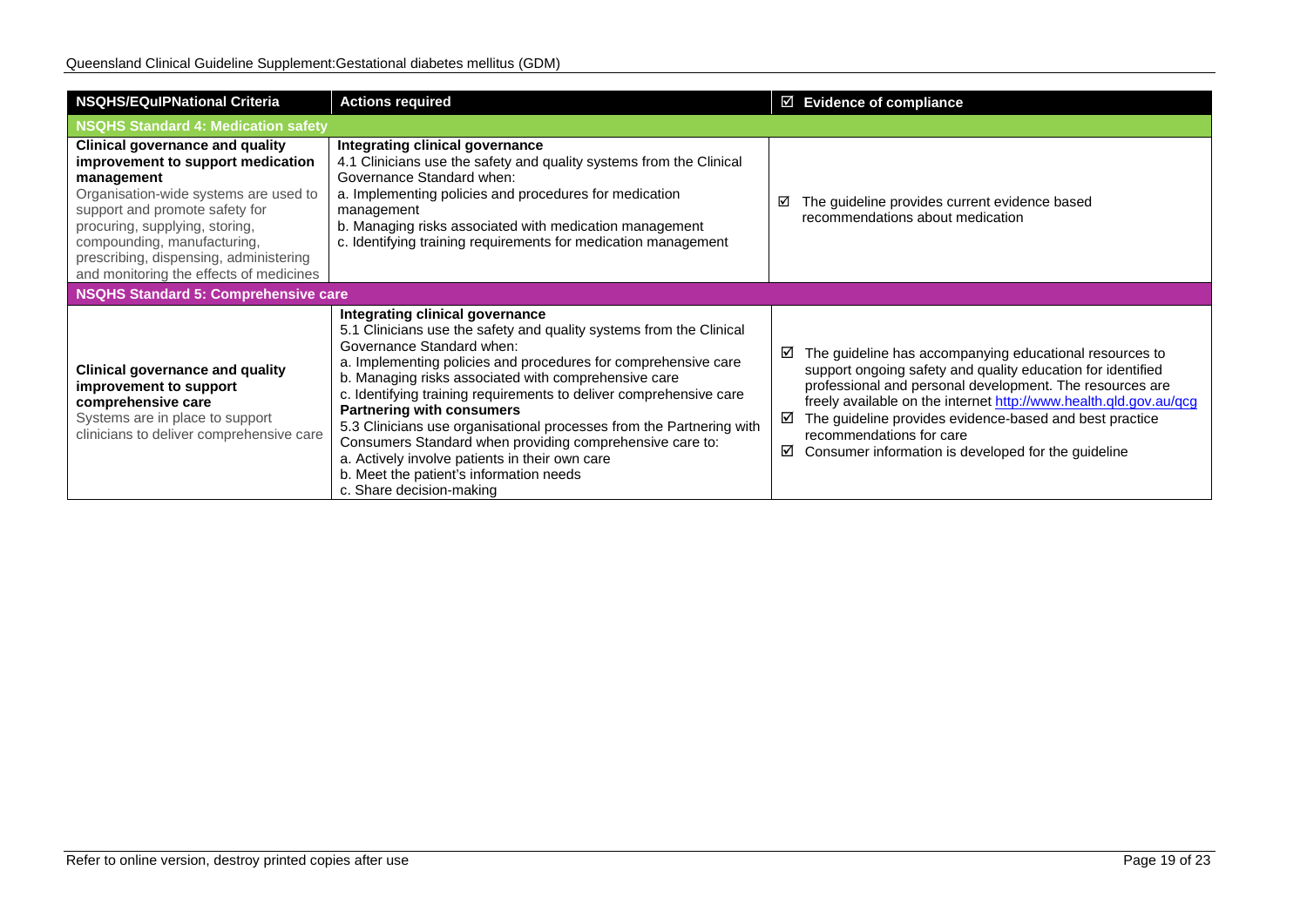| <b>NSQHS/EQulPNational Criteria</b>                                                                                                                                                                                                           | <b>Actions required</b>                                                                                                                                                                                                                                                                                                                                                                                                                                                                                                                                                                                                                                                                                                                                                                                                                                                                                                                                                                                                                                                                                                                                                                                                                                                                            | $\boxtimes$ Evidence of compliance                                                                                                                                                                                                                                                                                                                                                                                                                                                                    |  |  |
|-----------------------------------------------------------------------------------------------------------------------------------------------------------------------------------------------------------------------------------------------|----------------------------------------------------------------------------------------------------------------------------------------------------------------------------------------------------------------------------------------------------------------------------------------------------------------------------------------------------------------------------------------------------------------------------------------------------------------------------------------------------------------------------------------------------------------------------------------------------------------------------------------------------------------------------------------------------------------------------------------------------------------------------------------------------------------------------------------------------------------------------------------------------------------------------------------------------------------------------------------------------------------------------------------------------------------------------------------------------------------------------------------------------------------------------------------------------------------------------------------------------------------------------------------------------|-------------------------------------------------------------------------------------------------------------------------------------------------------------------------------------------------------------------------------------------------------------------------------------------------------------------------------------------------------------------------------------------------------------------------------------------------------------------------------------------------------|--|--|
| <b>NSQHS Standard 6: Communicating for safety</b>                                                                                                                                                                                             |                                                                                                                                                                                                                                                                                                                                                                                                                                                                                                                                                                                                                                                                                                                                                                                                                                                                                                                                                                                                                                                                                                                                                                                                                                                                                                    |                                                                                                                                                                                                                                                                                                                                                                                                                                                                                                       |  |  |
| <b>Clinical governance and quality</b><br>improvement to support effective<br>communication<br>Systems are in place for effective and<br>coordinated communication that<br>supports the delivery of continuous and<br>safe care for patients. | Integrating clinical governance<br>6.1 Clinicians use the safety and quality systems from the Clinical<br>Governance Standard when:<br>a. Implementing policies and procedures to support effective clinical<br>communication<br>b. Managing risks associated with clinical communication<br>c. Identifying training requirements for effective and coordinated<br>clinical communication<br><b>Partnering with consumers</b><br>6.3 Clinicians use organisational processes from the Partnering with<br>Consumers Standard to effectively communicate with patients,<br>carers and families during high-risk situations to:<br>a. Actively involve patients in their own care<br>b. Meet the patient's information needs<br>c. Share decision-making<br>Organisational processes to support effective communication<br>6.4 The health service organisation has clinical communications<br>processes to support effective communication when:<br>a. Identification and procedure matching should occur<br>b. All or part of a patient's care is transferred within the organisation,<br>between multidisciplinary teams, between clinicians or between<br>organisations; and on discharge<br>c. Critical information about a patient's care, including information on<br>risks, emerges or changes | Requirements for effective clinical communication by clinicians<br>☑<br>are identified<br>$\boxtimes$ The guideline provides evidence-based and best practice<br>recommendations for communication between clinicians<br>The guideline provides evidence-based and best practice<br>☑<br>recommendations for communication with patients, carers and<br>families<br>$\boxtimes$ The guideline provides evidence-based and best practice<br>recommendations for discharge planning and follow -up care |  |  |
| <b>Communication of critical</b><br>information<br>Systems to effectively communicate<br>critical information and risks when they<br>emerge or change are used to ensure<br>safe patient care.                                                | <b>Communicating critical information</b><br>6.9 Clinicians and multidisciplinary teams use clinical<br>communication processes to effectively communicate critical<br>information, alerts and risks, in a timely way, when they emerge or<br>change to:<br>a. Clinicians who can make decisions about care<br>b. Patients, carers and families, in accordance with the wishes of the<br>patient<br>6.10 The health service organisation ensures that there are<br>communication processes for patients, carers and families to directly<br>communicate critical information and risks about care to clinicians                                                                                                                                                                                                                                                                                                                                                                                                                                                                                                                                                                                                                                                                                    | Requirements for effective clinical communication of critical<br>☑<br>information are identified<br>$\boxtimes$ Requirements for escalation of care are identified                                                                                                                                                                                                                                                                                                                                    |  |  |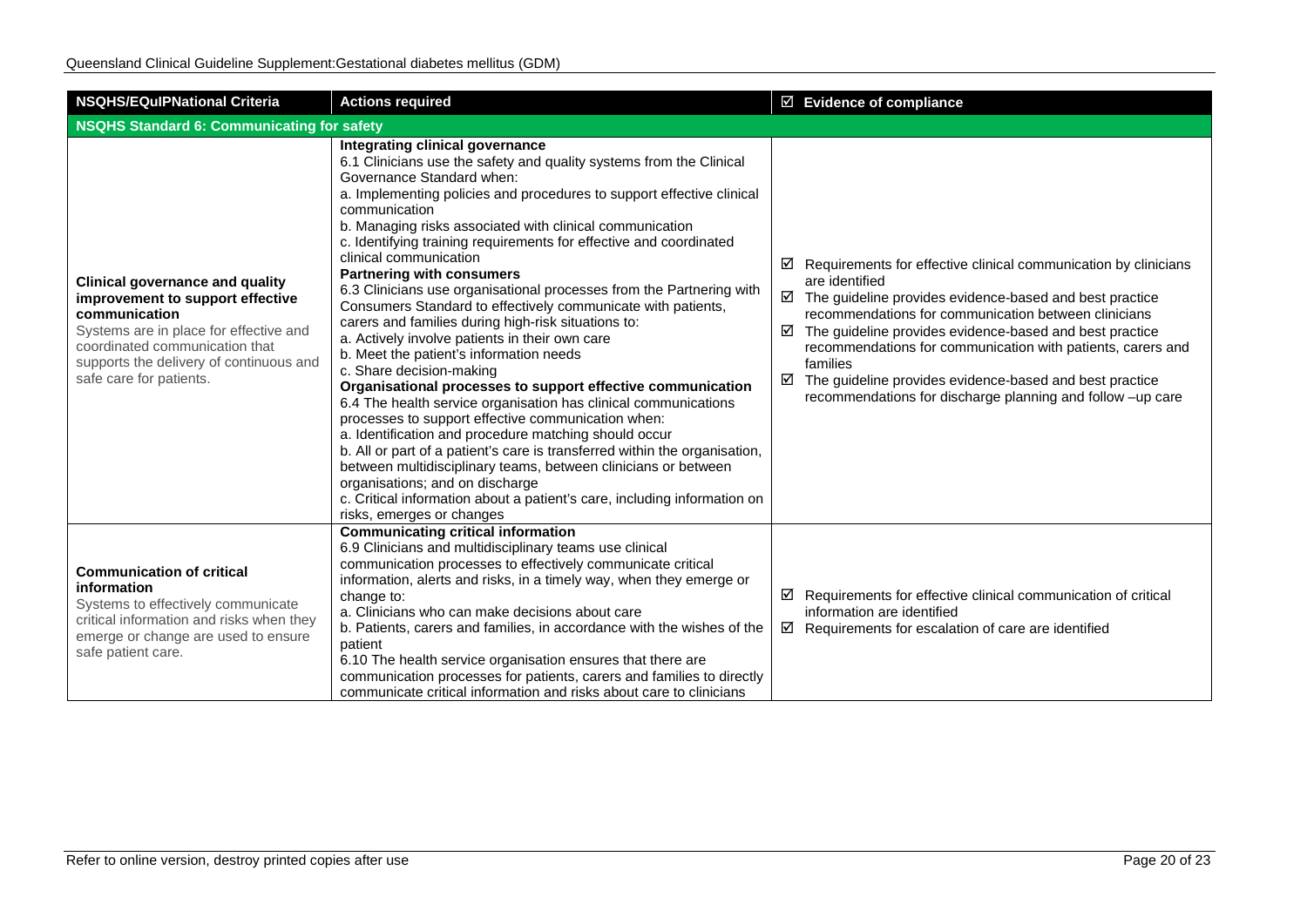| <b>NSQHS/EQuIPNational Criteria</b>                                                                                                                                                          | <b>Actions required</b>                                                                                                                                                                                                                                                                                                                                                                                                                                                                                                                                                                                                                                                                                                                                                                                                                                                                                                                                                                             | ☑ Evidence of compliance                                                                                                                                                              |  |
|----------------------------------------------------------------------------------------------------------------------------------------------------------------------------------------------|-----------------------------------------------------------------------------------------------------------------------------------------------------------------------------------------------------------------------------------------------------------------------------------------------------------------------------------------------------------------------------------------------------------------------------------------------------------------------------------------------------------------------------------------------------------------------------------------------------------------------------------------------------------------------------------------------------------------------------------------------------------------------------------------------------------------------------------------------------------------------------------------------------------------------------------------------------------------------------------------------------|---------------------------------------------------------------------------------------------------------------------------------------------------------------------------------------|--|
| <b>NSQHS Standard 6: Communicating for safety (continued)</b>                                                                                                                                |                                                                                                                                                                                                                                                                                                                                                                                                                                                                                                                                                                                                                                                                                                                                                                                                                                                                                                                                                                                                     |                                                                                                                                                                                       |  |
| <b>Correct identification and procedure</b><br>matching<br>Systems to maintain the identity of the<br>patient are used to ensure that the<br>patient receives the care intended for<br>them. | Correct identification and procedure matching<br>6.5 The health service organisation:<br>a. Defines approved identifiers for patients according to best-<br>practice quidelines<br>b. Requires at least three approved identifiers on registration and<br>admission; when care, medication, therapy and other services are<br>provided; and when clinical handover, transfer or discharge<br>documentation is generated                                                                                                                                                                                                                                                                                                                                                                                                                                                                                                                                                                             | Requirements for safe and for correct patient identification are<br>⊻<br>identified                                                                                                   |  |
| <b>Communicating at clinical handover</b><br>Processes for structured clinical<br>handover are used to effectively<br>communicate about the health care of<br>patients.                      | <b>Clinical handover</b><br>6.7 The health service organisation, in collaboration with clinicians,<br>defines the:<br>a. Minimum information content to be communicated at clinical<br>handover, based on best-practice guidelines<br>b. Risks relevant to the service context and the particular needs of<br>patients, carers and families<br>c. Clinicians who are involved in the clinical handover<br>6.8 Clinicians use structured clinical handover processes that<br>include:<br>a. Preparing and scheduling clinical handover<br>b. Having the relevant information at clinical handover<br>c. Organising relevant clinicians and others to participate in clinical<br>handover<br>d. Being aware of the patient's goals and preferences<br>e. Supporting patients, carers and families to be involved in clinical<br>handover, in accordance with the wishes of the patient<br>f. Ensuring that clinical handover results in the transfer of<br>responsibility and accountability for care | The guideline acknowledges the need for local protocols to<br>☑<br>support transfer of information, professional responsibility and<br>accountability for some or all aspects of care |  |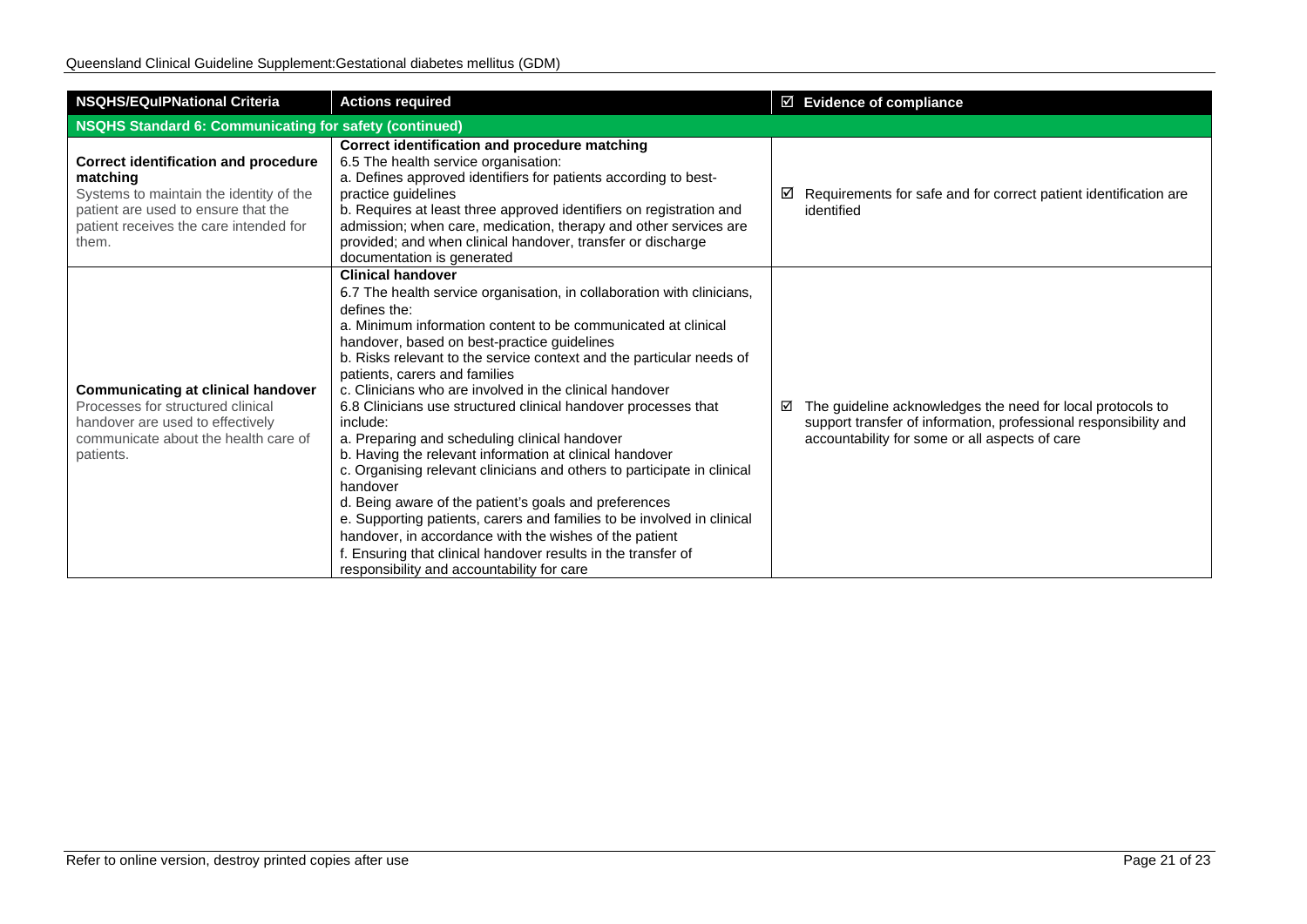| <b>NSQHS/EQuIPNational Criteria</b>                                                                                                                                                                                                                                                                | <b>Actions required</b>                                                                                                                                                                                                                                                                                                                                                                                                                                                                                                                                                                                                                                                                                                                                                                                                                                                                                                                                                                                                                                                                                                                                                                                                              | ☑ Evidence of compliance                                                                                                                                                                                                                                                                   |  |
|----------------------------------------------------------------------------------------------------------------------------------------------------------------------------------------------------------------------------------------------------------------------------------------------------|--------------------------------------------------------------------------------------------------------------------------------------------------------------------------------------------------------------------------------------------------------------------------------------------------------------------------------------------------------------------------------------------------------------------------------------------------------------------------------------------------------------------------------------------------------------------------------------------------------------------------------------------------------------------------------------------------------------------------------------------------------------------------------------------------------------------------------------------------------------------------------------------------------------------------------------------------------------------------------------------------------------------------------------------------------------------------------------------------------------------------------------------------------------------------------------------------------------------------------------|--------------------------------------------------------------------------------------------------------------------------------------------------------------------------------------------------------------------------------------------------------------------------------------------|--|
| NSQHS Standard 8: Recognising and responding to acute deterioration                                                                                                                                                                                                                                |                                                                                                                                                                                                                                                                                                                                                                                                                                                                                                                                                                                                                                                                                                                                                                                                                                                                                                                                                                                                                                                                                                                                                                                                                                      |                                                                                                                                                                                                                                                                                            |  |
| <b>Clinical governance and quality</b><br>improvement to support recognition<br>and response systems<br>Organisation-wide systems are used to<br>support and promote detection and<br>recognition of acute deterioration, and<br>the response to patients whose<br>condition acutely deteriorates. | Integrating clinical governance<br>8.1 Clinicians use the safety and quality systems from the Clinical<br>Governance Standard when:<br>a. Implementing policies and procedures for recognising and<br>responding to acute deterioration<br>b. Managing risks associated with recognising and responding to<br>acute deterioration<br>c. Identifying training requirements for recognising and responding<br>to acute deterioration<br><b>Partnering with consumers</b><br>8.3 Clinicians use organisational processes from the Partnering with<br>Consumers Standard when recognising and responding to acute<br>deterioration to:<br>a. Actively involve patients in their own care<br>b. Meet the patient's information needs<br>c. Share decision-making<br>Recognising acute deterioration<br>8.4 The health service organisation has processes for clinicians to<br>detect acute physiological deterioration that require clinicians to:<br>a. Document individualised vital sign monitoring plans<br>b. Monitor patients as required by their individualised monitoring<br>plan<br>c. Graphically document and track changes in agreed observations<br>to detect acute deterioration over time, as appropriate for the patient | The guideline is consistent with National Consensus statements<br>☑<br>recommendations<br>The guideline recommends use of tools consistent with the<br>☑<br>principles of recognising and responding to clinical deterioration<br>Consumer information is developed for the guideline<br>☑ |  |
| <b>EQuIP Standard 12 Provision of care</b>                                                                                                                                                                                                                                                         |                                                                                                                                                                                                                                                                                                                                                                                                                                                                                                                                                                                                                                                                                                                                                                                                                                                                                                                                                                                                                                                                                                                                                                                                                                      |                                                                                                                                                                                                                                                                                            |  |
| <b>Criterion 1: Assessment and care</b><br>planning<br>12.1 Ensuring assessment is<br>comprehensive and based upon current<br>professional standards and evidence<br>based practice                                                                                                                | 12.1.1 Guidelines are available and accessible by staff to assess<br>physical, spiritual, cultural, physiological and social health promotion<br>needs                                                                                                                                                                                                                                                                                                                                                                                                                                                                                                                                                                                                                                                                                                                                                                                                                                                                                                                                                                                                                                                                               | ☑<br>Assessment and care appropriate to the cohort of patients is<br>identified in the guideline<br>☑<br>The guideline is based on the best available evidence                                                                                                                             |  |